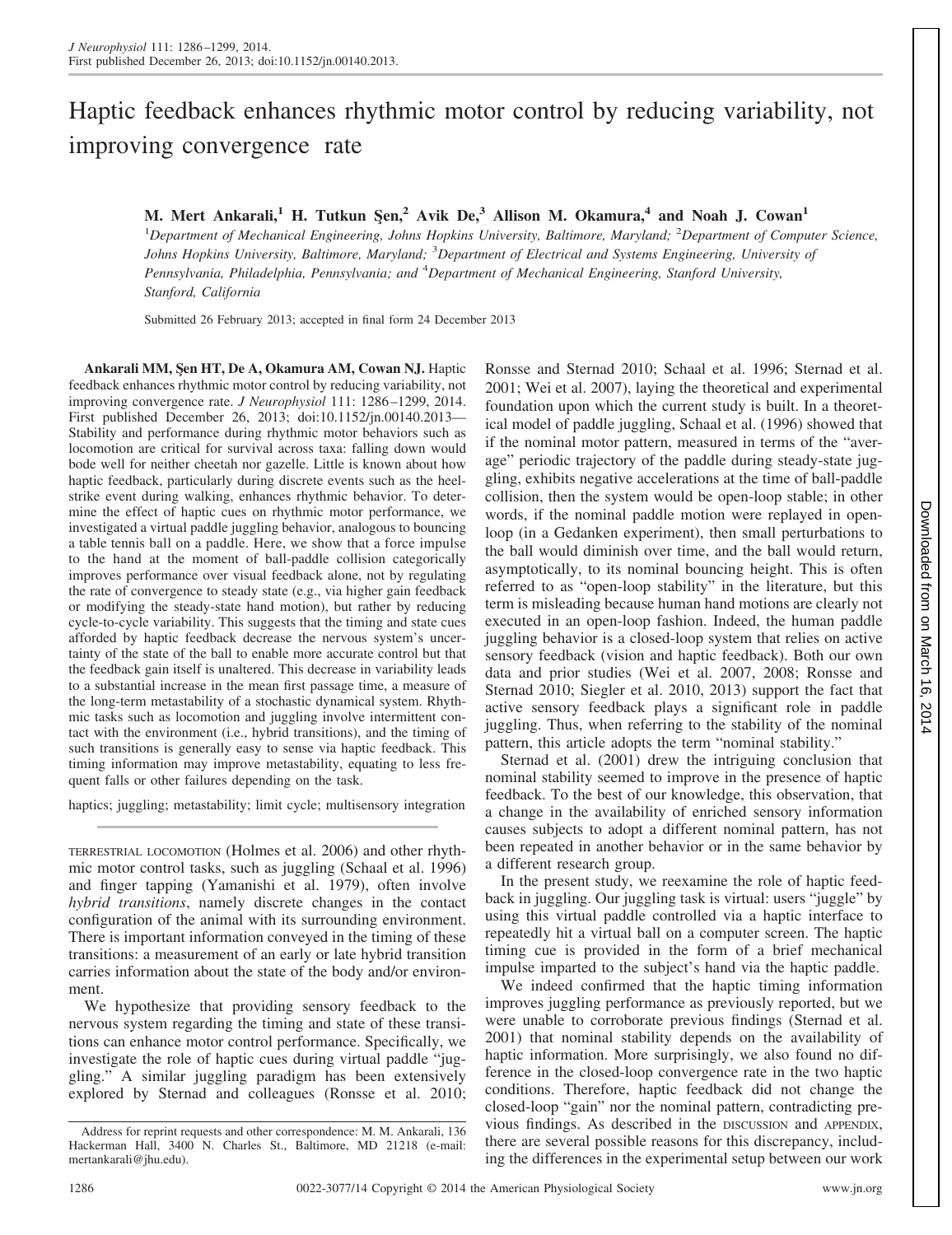and that of Sternad et al. (2001), although it appears likely that the difference arises from complexities in estimating paddle acceleration at impact (see APPENDIX). Irrespective of these differences, our results show that rhythmic motor performance can be enhanced due to a haptic timing cue, despite no apparent change to the nominal (open-loop) or closed-loop convergence rates.

How does haptic feedback improve performance without affecting either closed-loop or nominal convergence rate? In an effort to understand the closed-loop mechanism underlying the significant performance improvement haptic feedback affords over vision alone, we adopted a stability metric, the mean-firstpassage-time (MFPT) that incorporates not only the deterministic dynamics but also the stochastic nature of the system (Talkner et al. 1987). This metric has been used to describe the long-term metastability of rhythmic locomotion of robotic systems (Byl and Tedrake 2009). There are two primary ways to improve metastability (that is, to increase the MFPT). One way is to decrease the noise, and the other is to increase the convergence rate. We illustrate later in this article that decreasing the noise (e.g., sensory or motor) can have a much more dramatic effect on improving the MFPT than quickening convergence.

If long-term metastability were enhanced by a haptic timing cue, despite no change in convergence rate, it would suggest that the haptic cue enhanced the estimate of the ball and paddle state, thus reducing the nervous system's uncertainty. By contrast, increasing the feedback gain itself would increase the convergence rate.

## *Juggling as a Model System in Neuroscience and Robotics*

How animals control rhythmic behavior, such as locomotion and juggling, is one of the grand challenges in neuroscience. It has been examined at all levels of biological organization from individual ionic currents (Dale and Kuenzi 1997), to central pattern generating networks (Ijspeert 2008; Mulloney and Smarandache 2010), to whole organism dynamics (Holmes et al. 2006), and it has been analyzed using behavior (Mulloney and Smarandache 2010), physiology (Harris-Warrick and Cohen 1985), and modeling (Holmes et al. 2006; Cohen et al. 1982).

Yet, detailed computational models of rhythmic motor behavior remain limited. Indeed, while the tools for this type of analysis are emerging (Revzen and Guckenheimer 2008, 2011), they are still in their infancy. Perhaps more importantly, rhythmic motor behaviors may recruit different computational circuits than those used during discrete motor tasks (Schaal et al. 2004). Thus it is essential to rigorously quantify rhythmic motor behavior and create models of such behaviors without assuming that lessons learned for discrete motions will apply.

Our main goal in this work is to understand the rules of rhythmic motor coordination. Terrestrial locomotion generally involves extremely complicated biomechanics, and even the simplest and most impoverished models are challenging to analyze (Holmes et al. 2006; Schwind and Koditschek 2000) and control (Carver et al. 2009a; Ankarali and Saranli 2010). Yet, several studies on neuromechanical systems (Cowan and Fortune 2007; Chiel et al. 2009; Tytell et al. 2011; Hedrick and Robinson 2010) highlight the role of biomechanics in decoding the neural circuits that control locomotion. To overcome these

challenges and to isolate neural systems from biomechanics, this article considers a virtual one-dimensional paddle juggling task, which has extremely simple mechanical dynamics compared with other tasks such as walking, running, or flying.

Juggling has been addressed from several perspectives, including nonlinear dynamics (Guckenheimer and Holmes 1983; Holmes 1982; Tufillaro and Albano 1986; Chatterjee et al. 2002), robotics and control (Buhler et al. 1990, 1994; Zavala-Rio and Brogliato 2001), and human movement analysis (de Rugy et al. 2003; Morice et al. 2007; Wei et al. 2007; Ronsse et al. 2010; Siegler et al. 2010, 2013). From the human movement analysis point of view, several researchers (Schaal et al. 1996; Ronsse and Sternad 2010; Ronsse et al. 2010; Wei et al. 2007, 2008) have investigated the same simplified juggling task we consider here in which a ball is stabilized in the air by hitting it upwards with a paddle. Despite its apparent simplicity, rhythmically bouncing a ball raises fundamental questions common to the study of general rhythmic movements (including walking). To rhythmically juggle a ball requires fine tuning of the movements of the hand to hit the ball with the appropriate velocity, at the right place, and at the right time. The result of successful juggling is a hybrid dynamical system that displays limit-cycle-like behavior, just as with walking. The wide interest in this behavior likely arises from its simplicity, experimental tractability, and relevance to neural control. Of course, this simplicity is relative as juggling can exhibit surprisingly complex behavior (thanks to its hybrid dynamic nature): Guckenheimer and Holmes (1983) showed that a ball bouncing on a periodically driven planar surface exhibits a wide variety of motions, including steady states, period bifurcations, strange attractors, and chaotic motion.

## **MATERIALS AND METHODS**

To analyze human motor control of a rhythmic behavior, we used a one-degree-of-freedom (1-DOF) haptic device and a virtual environment (Fig. 1*A*). In our experiments, subjects manipulated a haptic paddle with their hand, causing a virtual paddle to move up and down on the computer screen and "juggled" by using this virtual paddle to repeatedly hit a virtual ball, much like bouncing a table tennis ball. The paddle and ball physics were simulated and conveyed to the participant haptically via force impulses at impact rendered with the 1-DOF haptic interface and visually via rendered ball and paddle movement on a computer screen (Fig. 1*A*). The goal was to cause the ball to reach its apex between two horizontal lines. Example data acquired from this system are depicted in Fig. 1*B*. In the APPENDIX, we describe the rationale for using a virtual juggling setup over a physical juggling setup.

#### *Experiments*

Eighteen college- and graduate-school-aged participants (2 female, 16 male) attempted to perform the given juggling task. The experiments were approved by the Johns Hopkins University Institutional Review Board (IRB). Each experiment consists of a demonstration session, four training sessions, and two final data collection sessions. The duration of each session was 2.5 min. Between each session, participants were given 30-s rest to prevent fatigue.

During the demonstration session the experimenter explained how to use the haptic device to the participant and then performed a brief demonstration of the juggling task. For training and data collection sessions, we asked participants to bounce the ball so as to repeatedly cause the ball to reach its apex within the goal region. In training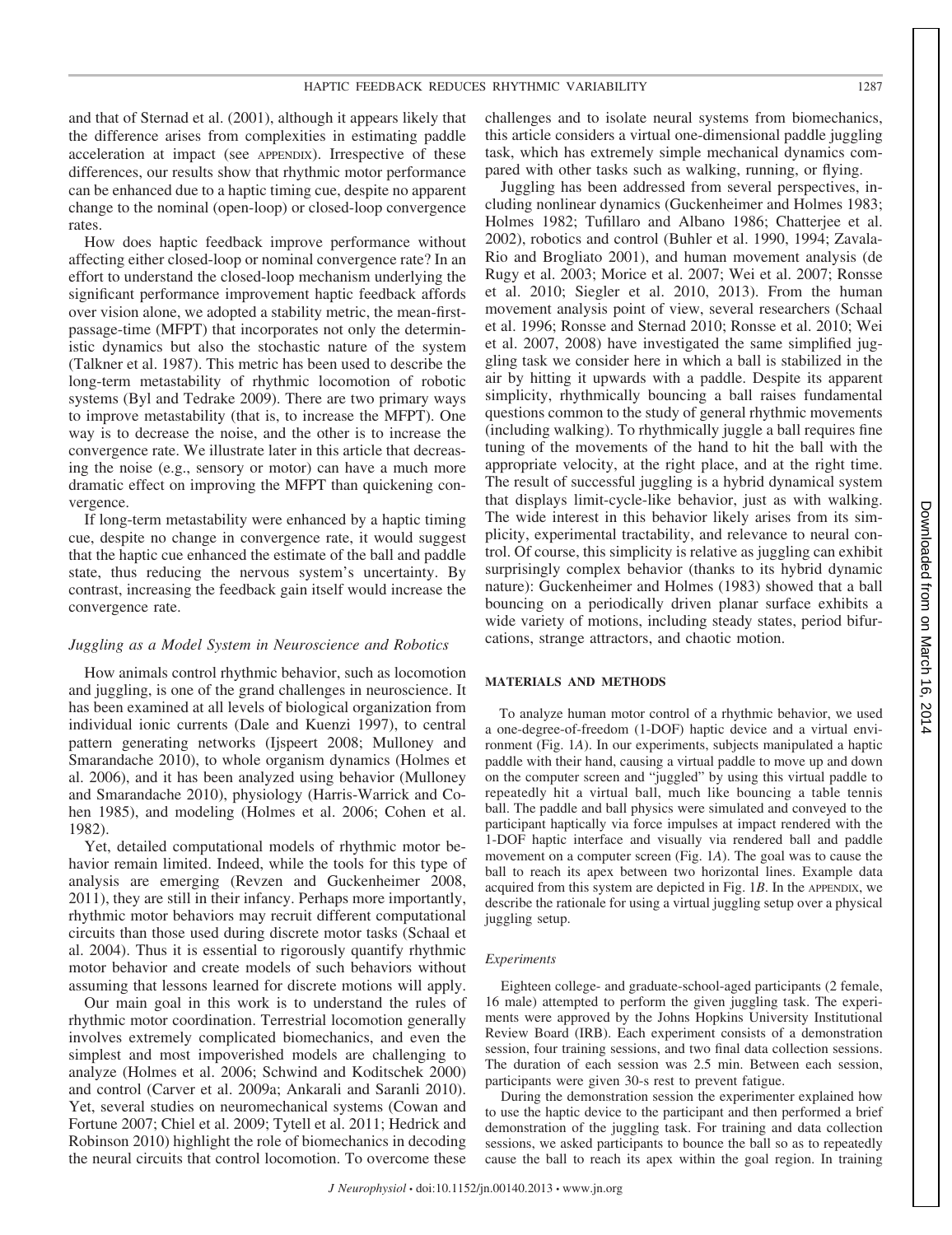## 1288 HAPTIC FEEDBACK REDUCES RHYTHMIC VARIABILITY



Fig. 1. Virtual paddle juggling setup and sample data. *A*: paddle juggling using a haptic interface. The one degree-of-freedom (1-DOF) haptic device measures the vertical displacement of a subject's hand and uses this to control the position of a virtual paddle. A ball is rendered to the computer screen. When the ball strikes the paddle, a brief force impulse can be provided depending on the experimental condition. The goal is to bounce the ball (gray circle) under the influence of gravity so that it reaches apex (bold plus sign) within a goal region (between the parallel horizontal lines) using a virtual paddle (horizontal rectangle). *B*: sample data obtained with our experimental setup. Paddle and ball trajectories are depicted as solid and dotted curves, respectively. Users were instructed to maintain the ball within the goal region (gray). The initial apex of the ball is outside the goal region for this illustrative example (in experiments, the first apex was set to the middle of the goal region). However, the user achieves successful rhythmic juggling within  $t \approx 3$  s and maintains this throughout the trial.

sessions, the subjects performed the task with and without haptic feedback based on a fixed order: *1*) without haptic feedback, *2*) with haptic feedback, *3*) without haptic feedback, and *4*) with haptic feedback.

The purpose of the training sessions was to enable subjects acclimate to the environment and behavior. In the data collection sessions, one session was performed without haptic feedback and the other session was performed with haptic feedback. Half of the subjects started the data collection sessions without haptic feedback, and the other half started with haptic feedback.

## *Experimental Setup and Virtual Reality Implementation*

*Experimental apparatus.* The haptic device measured the displacement of a user's hand, which was mapped to the position of the virtual racket on the screen. Depending on the experimental condition, the haptic paddle could simulate the virtual ball-paddle collision by providing a force impulse to the hand. The juggling paddle was coupled to a DC motor (A-max 26 Series-110170; Maxon Precision Motors, Fall River, MA) with a back-drivable capstan mechanism. Haptic force feedback was simulated via generating an impulsive torque to the motor shaft. The DC motor was also equipped with a HEDS 5540 quadrature laser encoder (Avago Technologies, San Jose, CA) that was used for measuring the rotation in the motor shaft. The virtual reality part of the system was developed in the C# programming language environment (Microsoft, Redmond, WA), and the loop rate of the whole system was 1 kHz.

*Mechanical system model and virtual reality implementation.* Paddle juggling, like many other rhythmic dynamic tasks, is a hybrid dynamical system. Roughly speaking, a hybrid dynamic system is one for which smooth dynamics are punctuated with discrete "jumps" triggered by threshold functions (Guckenheimer and Johnson 1995). In this context, we divide the ball dynamics into two parts: a continuous flight phase describing the dynamics of flight, and a discrete transition phase describing the state transitions due to collision between the paddle and the ball. Table 1 provides the notation we use throughout the article. Neglecting aerodynamic drag, flight dynamics of the ball take the form

$$
\ddot{b} = -g,\tag{1}
$$

subject to appropriate position and velocity initial conditions, where *b*,  $\vec{b}$ , and  $\vec{b}$  denote the height, velocity and acceleration of the ball, respectively. To implement the physics digitally on a computer, we discretized the continuous dynamics in (1). Let  $t_k$  denote the time of the *k*th time step, and let

$$
z_k = \begin{bmatrix} b(t_k) \\ \dot{b}(t_k) \end{bmatrix}
$$

denote a discrete-time state variable. Then,

## Table 1. *Notation*

| Parameter                  | Units            | Description                                             |  |  |  |
|----------------------------|------------------|---------------------------------------------------------|--|--|--|
| System parameters          |                  |                                                         |  |  |  |
| g                          | m/s <sup>2</sup> | Gravitational acceleration                              |  |  |  |
| $\alpha$                   |                  | Ball-paddle coefficient of<br>restitution               |  |  |  |
| $b_{\text{max}}$           | m                | Upper limit of goal region                              |  |  |  |
| $b_{\rm min}$              | m                | Lower limit of goal region                              |  |  |  |
| Continuous-time            |                  |                                                         |  |  |  |
| variables                  |                  |                                                         |  |  |  |
| t                          | S                | Time                                                    |  |  |  |
| $\boldsymbol{b}$           | m                | Height of ball                                          |  |  |  |
| $\dot{b}$                  | m/s              | Velocity of ball                                        |  |  |  |
| $\dot{b}^-$                | m/s              | Velocity of ball just before<br>the collision           |  |  |  |
| $\dot{b}^+$                | m/s              | Velocity of ball just after<br>the collision            |  |  |  |
|                            | m                | Position of paddle                                      |  |  |  |
|                            | m/s              | Velocity of paddle                                      |  |  |  |
| $\frac{p}{p}$              | $m/s^2$          | Acceleration of paddle                                  |  |  |  |
| Discrete-time variables at |                  |                                                         |  |  |  |
| specific events            |                  |                                                         |  |  |  |
| $\boldsymbol{k}$           |                  | Index of apex events                                    |  |  |  |
| $t_k$                      | S                | Time of kth ball apex event                             |  |  |  |
| $b_{\text{apex}}[k]$       | m                | Apex height at kth cycle                                |  |  |  |
| $b_{ss}$                   | m                | Steady-state value of ball<br>apex height               |  |  |  |
| x[k]                       | m                | Deviation of ball apex<br>height around<br>steady-state |  |  |  |
| $p_{\text{impact}}$        | $m/s^2$          | Acceleration of paddle at<br>collision                  |  |  |  |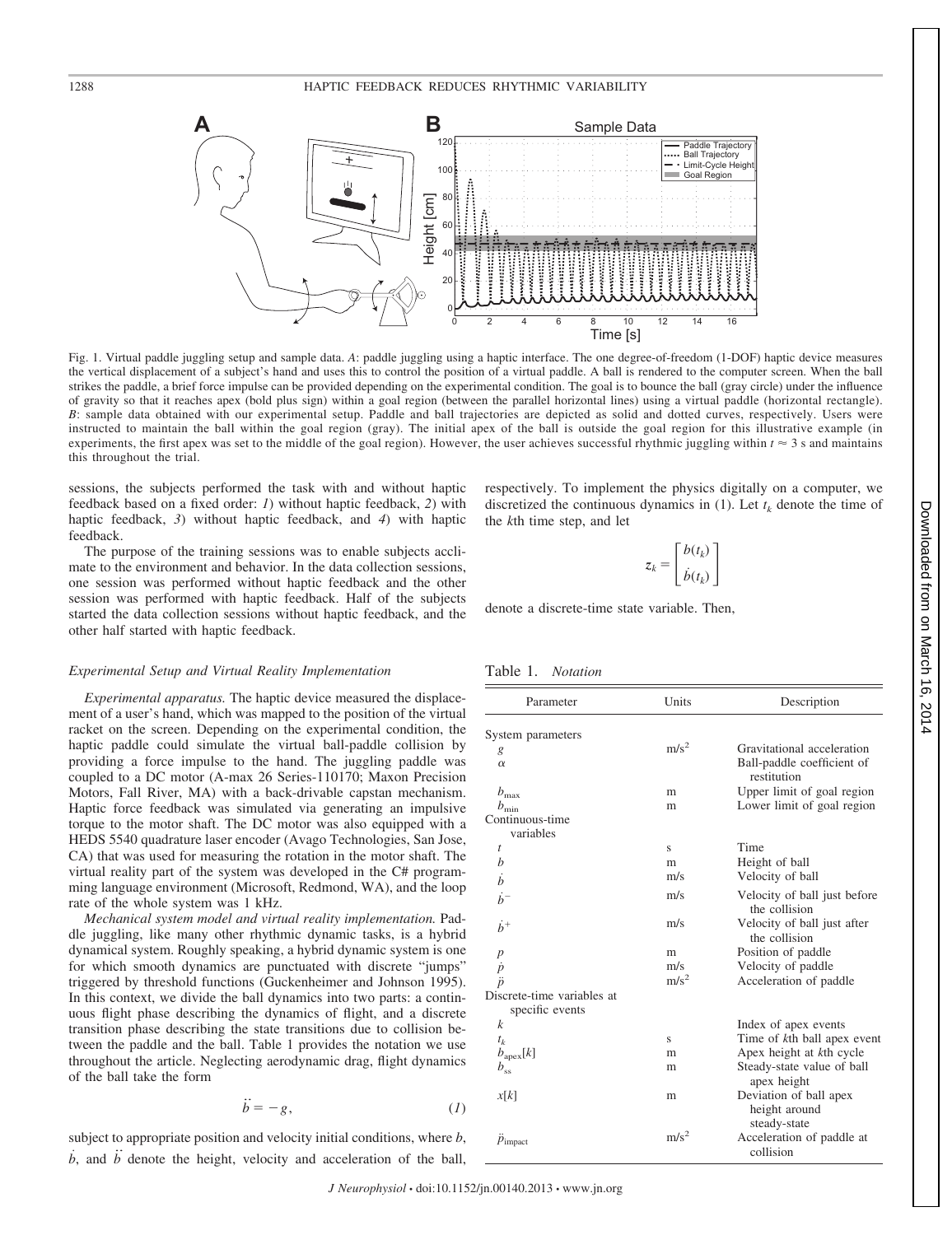$$
z_{k+1} = \begin{bmatrix} 1 & \Delta t_k \\ 0 & 1 \end{bmatrix} z_k + \begin{bmatrix} -\frac{1}{2} g \Delta t_k^2 \\ -g \Delta t_k \end{bmatrix}
$$

where  $\Delta t_k = t_{k+1} - t_k$  is the time between two sampling instants. In real ball-paddle dynamics, a collision event is triggered when the ball hits the paddle, which occurs when the following conditions are satisfied:

$$
b = p,
$$
  

$$
\dot{b} < \dot{p}.
$$

(where  $p$ ,  $\dot{p}$ , and  $\ddot{p}$  are the height, velocity and acceleration of the paddle, respectively), which were approximated in discrete-time (to implement in virtual reality) as the first discrete time,  $t_k$ , for which

$$
b(t_k) < p(t_k),
$$
\n
$$
\dot{b}(t_k) < \dot{p}(t_k).
$$

The ball position and velocity were simulated and were therefore known to the numerical precision of the computer, but the paddle position and velocity were estimated in real time from optical encoder measurements. To estimate paddle velocity, encoder position data were low-pass-filtered and passed through a backward difference filter.

To model the discrete transition due to collision between the paddle and the ball, we assumed that the collisions were purely elastic and the mass of the paddle was infinite such that the paddle velocity was not affected by the collision. Based on these assumptions, using the coefficient of restitution rule, the discrete transition at the collision instant was defined as

$$
b^{+} = b^{-},
$$
  
\n
$$
\dot{b}^{+} = -\alpha \dot{b}^{-} + (1 - \alpha)\dot{p}
$$
\n(2)

where  $\alpha$  is the coefficient of restitution. In the experiments with haptic feedback, we applied an impulsive force (short duration 10 ms, constant magnitude) proportional to the impact velocity to the haptic paddle,  $v_{\text{imp}} = v_p - v_b$ , (with a gain of 0.1 Ns/m) immediately after collision. We manually tuned the amplitude and duration of the haptic feedback in our preliminary analysis based on the authors' perception of the haptic experience, such that the haptic feedback was noticeable, natural, and within the capabilities of our haptic device hardware.

#### *Task Performance*

We asked the participants  $(n = 18)$  of our experiment to keep the apex height of the ball within a goal region, and they performed the task both with and without haptic feedback. To ease the task for the participants, we displayed a plus sign showing the last apex height of the ball (Fig. 1*A*). We also asked the participants their opinions about the difficulty level of completing the task with and without haptic feedback.

First, we analyzed the importance of haptic feedback based on two performance measures: percentage of outliers (PO) and coefficient of variation (CV). Percentage of outliers corresponds to the percentage of apex heights that are not inside the goal region. Lower PO values indicate good performance. CV is the coefficient of variation of apex height values, which is found by dividing the standard deviation of the data set to the mean value and multiplying by 100. CV captures the variability of the behavior.

Since our goal was to study successful rhythmic juggling behavior, we excluded the unsuccessful experimental data. Two of the subjects were unable to produce successful rhythmic juggling regardless of haptic condition, and their performance was unacceptably poor in both cases for both metrics (PO values  $>80\%$  and CV values  $>60\%$ ). A third subject achieved stable juggling with haptic feedback (PO 19.8% and  $CV = 6.2\%)$ , but this subject failed to produce successful

rhythmic juggling without haptic feedback (PO =  $70.2\%$  and CV = 85.3%). Since this subject produced no useful data without haptic feedback, we excluded all of the subject's data from our statistical analysis (although this subject supports our general finding that haptic feedback enhances performance). As a result, we analyzed the data of 15 subjects.

#### *Nominal Behavior and Nominal (Open-Loop) Stability*

Nominal stability, also called open-loop or passive dynamic stability, is an important concept in rhythmic dynamic behaviors (Dickinson et al. 2000; Chatterjee et al. 2002), and it has been analyzed extensively, especially for legged locomotion (Full et al. 2002; Garcia et al. 1998; Geyer et al. 2005; McGeer 1990).

In previous studies on paddle juggling behavior, researchers extensively investigated nominal (open-loop) stability (Schaal et al. 1996; Sternad et al. 2001; Wei et al. 2007, 2008): nominal stability in paddle juggling would imply that if the average motor pattern were recorded, and played repeatedly, then small errors in ball motion would diminish over time, even without sensory feedback. The open-loop juggling model initially introduced by Schaal et al. (1996) requires that the paddle motion has to be strictly time periodic and the paddle has to hit the ball with an upward velocity. Under these conditions, ball bouncing becomes a nonlinear dynamical system, operating near a limit cycle (Holmes et al. 2006). A limit cycle is an isolated periodic trajectory that is a solution to the equations governing the dynamical system. If all trajectories in a sufficiently small neighborhood of the limit cycle converge to the limit cycle, the limit cycle is said to be stable. One way to test for stability is to analyze the eigenvalues of the Poincaré return map (Guckenheimer and Holmes 1983; Ghigliazza et al. 2003; Ankarali and Saranli 2010); if the eigenvalues all have magnitudes less than unity, then the system is (locally) stable.

Schaal et al. (1996) showed that under the conditions described above, open-loop stability of the juggling pattern is guaranteed if and only if the acceleration of the paddle at the impact  $(\vec{p}_{\text{impact}})$  satisfies

$$
-2g\frac{1+\alpha^2}{(1+\alpha)^2} < \ddot{p}_{\text{impact}} < 0. \tag{3}
$$

In human subject trials with a physical (not virtual) paddle juggling system, Schaal et al. (1996) and Sternad et al. (2001) found that in fact subjects adopt impact accelerations that satisfy the constraint in (3), suggesting that paddle juggling is nominally stable. One major issue associated with negative impact acceleration is that it unavoidably creates a deviation from optimal nominal input effort [which is achieved at zero acceleration (Sternad et al. 2001)]. In other words, there is a trade-off between open-loop stability and nominal energetic cost. Previous results (Schaal et al. 1996; Sternad et al. 2001; Wei et al. 2007) suggest that humans sacrifice energetic optimality to achieve nominal stability.

In this study, we analyzed impact accelerations with and without haptic feedback (see Fig. 4*A*). Previously, Sternad et al. (2001) analyzed nominal stability during ball bouncing and also compared impact accelerations with and without haptic feedback  $(n = 3$  participants).

Let *T* denote the period of the nominal paddle trajectory. To analyze nominal stability, we only require characterization of the paddle trajectory in the vicinity of ball-paddle collision. For each impact time,  $t_k$ , we measured the paddle position over a 0.1-s time interval,  $[t_k - 1 \text{ s}, t_k]$ . We applied a causal smoothing filter, rlowess, in Matlab (Mathworks, Natick, MA) to the paddle position data and estimated velocities using a central difference approximation. These velocity estimates were further smoothed (rlowess in Matlab).

After filtering, we fit a third-order polynomial to the smoothed velocity data:

$$
v[\Delta t] = a_0 + a_1 \Delta t + a_2 \Delta t^2 + a_3 \Delta t^3 \tag{4}
$$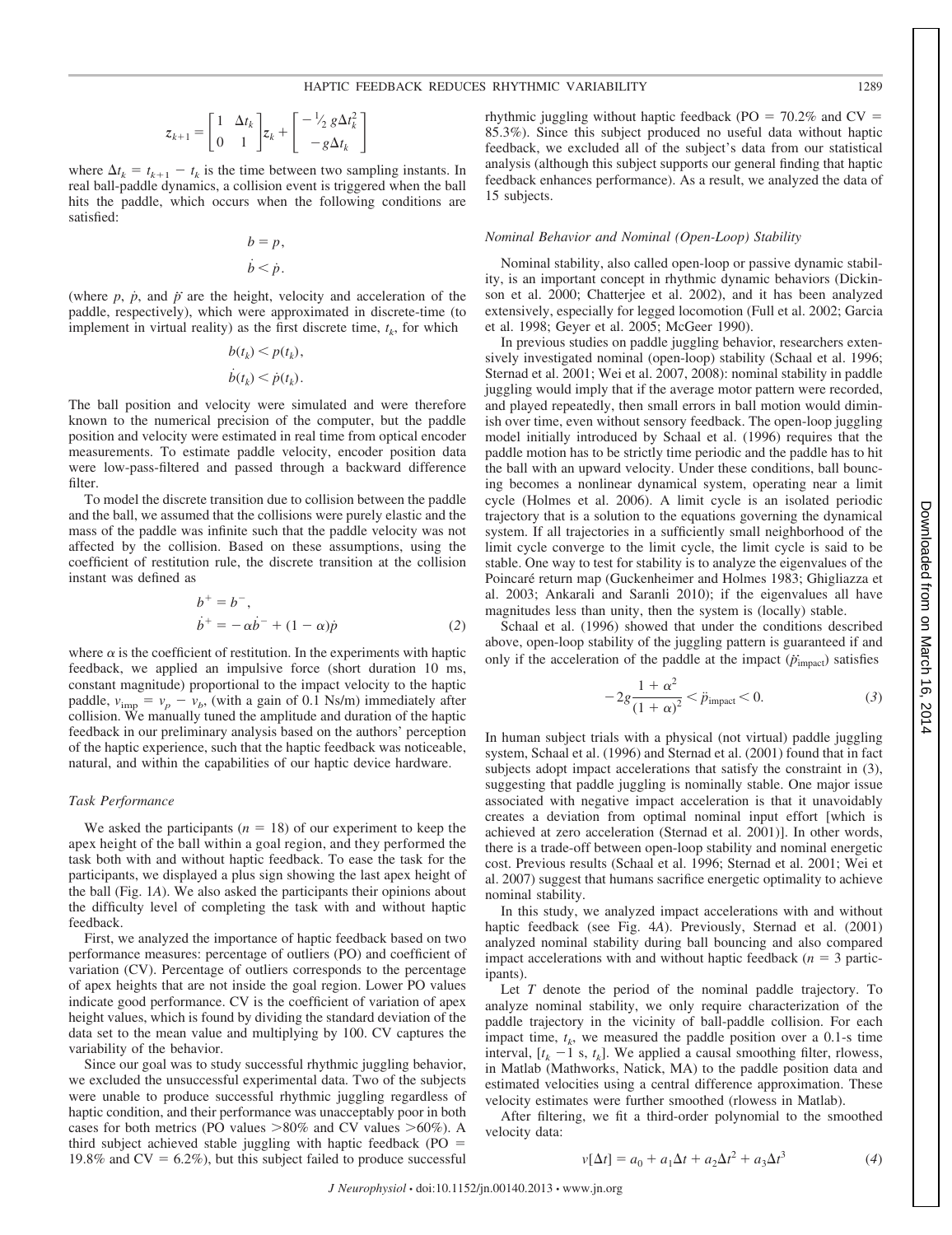## 1290 HAPTIC FEEDBACK REDUCES RHYTHMIC VARIABILITY

$$
\Delta t = t - t_k \tag{5}
$$

where  $a_0$ ,  $a_1$ ,  $a_2$ ,  $a_3$  were the paddle trajectory polynomial coefficients, averaged across impacts within a single trial. In addition to limit-cycle analysis, we used these polynomials to derive the impact accelerations as described above.

As an alternative to this filtering and estimation method, one might have used simple noncausal linear filters (which have the benefit of introducing zero phase lag) to the paddle data for the experiments with haptic feedback (Schaal et al. 1996; Sternad et al. 2001; Wei et al. 2007, 2008). However, our analysis in the APPENDIX shows that the rapid negative force applied to the paddle at impact generated a small but significant negative acceleration, and noncausal filters therefore produced consistent biases to the velocity and acceleration estimates at the impact instant.

Computation of the limit cycle also required the period *T*. One possible estimation of the period would be the average of the elapsed times between successive impacts. However, this method produces estimates for the limit cycle period that do not, in general, satisfy the constraint that the ball must have the same speed before and after impact, i.e.,  $\dot{b}^+ = \dot{b}^-$ . Enforcing this constraint, we computed the period of the limit cycle as

$$
T = \frac{2(1+\alpha)}{g(1+\alpha)} \ddot{p}_{\text{impact}}.
$$
 (6)

Open-loop stability based on the acceleration constraints from *Eq. 3* provides a categorical result, stable or unstable, not a graded measure of stability. Thus we estimated the nominal (linearized) return-map eigenvalues that measure convergence (or divergence) rate of the limit cycle. To find eigenvalues, we first found the states of the system, paddle position, ball position, and ball velocity at the instant of impact. We numerically estimated the linearized return map (Jacobian matrix) by using a finite-difference approximation. The eigenvalues of this Jacobian matrix characterize nominal stability.

#### *Closed-Loop System Identification*

We use Poincaré nonlinear oscillator theory and assume that the closed-loop behavior is a rhythmic dynamical system operating near a limit cycle (periodic orbit). Poincaré return maps reduce the continuous rhythmic dynamical system to a lower dimensional discrete-time system that describes the behavior in terms of its step-to-step transitions, i.e., a discrete-time nonlinear dynamical system. The stability of this new system is equivalent to the stability of the complete system (Holmes 1990), and most of the essential properties of the behavior are preserved by this discrete-time dynamical system.

We fit a linear dynamical system model of the apex-to-apex dynamics as an estimate of the closed-loop Poincaré return map. Our method relies on the fact that local flow of a (hyperbolic) dynamical system is governed by its linearized version. We assume that, in our experiments, subjects remain within a local region where the linear dynamics dominate. Based on our assumptions and motivations we fit a linear stochastic dynamical system, an auto regressive (AR) Gaussian model, to the apex height data for each subject and for each haptic condition. A first order AR model takes the form

$$
x[k] = ax[k-1] + e[k], e[k] \sim \mathcal{N}(0, \sigma^2),
$$
 (7)

where  $x[k] = b_{\text{apex}}[k] - b_{\text{ss}}$  is the relative displacement of the ball apex height at time  $k$ , measured with respect to  $b_{ss}$ , the steady-state apex height. We estimated the parameters using least-squares that minimizes the following loss function

$$
E = \sum_{k=1}^{N} e[k]^2.
$$
 (8)

In addition to the first-order AR model in *Eq. 7*, we also tested zerothand second-order AR models and computed the loss functions in *Eq.*

*8*. Note that zeroth-order AR model simply treats the evolution of apex heights as a pure noise process centered around the nominal height. We compared the quadratic losses provided by both zeroth-, first-, and second-order models, (i.e.,  $E_0$ ,  $E_1$ , and  $E_2$ ), by evaluating the relative improvement at each order increase,  $100 |E_{n+1} - E_n|$  $E_{n+1}$ , which must be traded off with the addition of extra parameters. The mean improvement of the first-order model with respect to zeroth-order model was substantial (20%), whereas the mean improvement of the second-order model with respect to the first-order model was negligible (2%). Thus we selected the first-order AR model for our data analysis. The order of the fitted model can also be considered as the dimension of the slow, template dynamics (Full and Koditschek 1999; Revzen and Guckenheimer 2011) that emerge in the closed-loop behavior. The parameter *a* in *Eq. 7* is the eigenvalue of the dynamics that measures convergence rate, namely the slowest time constant associated with recovery to equilibrium, one of the most common metrics for quantifying stability of dynamical systems.

Our fitted AR model is a "black-box" model that makes fewer assumptions than the open-loop juggling model by Schaal et al. (1996). However, since it is a linear model there could be nonlinear affects that cannot be captured by our model. There could be nonlinear control strategies such as the "mirror law" (Buehler et al. 1994) or robust hybrid stabilization (Guckenheimer 1995). However, we approximate the system in a local region around the goal, where the linear dynamics likely dominate.

#### *Mean First Passage Time*

MFPT is a stability metric that incorporates time and stochasticity and has been recently applied to legged locomotion (Byl and Tedrake 2009). Recently Milton et al. (2009a,b) used MFPT to measure performance in a human balance control task and Venkadesan et al. (2007) used MFPT in the context of a hand manipulation task; however, these tasks are not rhythmic hybrid dynamical systems, thus our methods and approach regarding MFPT generally build more directly upon the derivations by Byl and Tedrake (2009).

The MFPT is also referred to as the mean time between failures. For juggling, the passage time refers to the number of cycles until the apex of the ball fails to land in goal region; in the example depicted in Fig. 2*A*, the passage time is four cycles because the ball apex first lands outside the goal region on the fourth successive cycle. Note that passage time in our task is a discrete random variable, unlike the interpretation in some previous studies (Milton et al. 2009a,b; Venkadesan et al. 2007), where passage time is measured in seconds and is a continuous random variable.

The MFPT metric is the probabilistic expectation of the passage time. Of course, this must be estimated from data. We propose two different estimation methods for the MFPT: estimation directly from failure events and estimation based on a stochastic dynamical model.

The first method is a direct statistical approach, which does not require a stochastic dynamical model for the system. For a given trial, we record all the observed passage times (times between failures). Let  ${k_{p,1}, k_{p,2}, k_{p,N}}$  be the set of observed passage times. Our goal is to estimate the MFPT,  $\hat{\mu}_{\text{mfpt}}$ , from data. The sample mean of the data gives such an estimate:

$$
\hat{\mu}_{\text{mfpt}} = \frac{1}{N} \sum_{i=1}^{N} k_{p,i}.
$$
\n(9)

Assuming that passage times are independent and identically distributed geometric random variables, *Eq. 9* corresponds to the maximum likelihood estimate, namely  $\hat{\mu}_{m fpt} = E[\mu_{m fpt}]$ . Direct estimation via the sample mean in *Eq. 9* is simple but may require many failures to obtain a low-variance estimate. Unfortunately, failure is often a rare event so this method may be impractical. Estimating mean time between falls in human locomotion, for example, would require waiting until subjects actually fall, which is challenging due to safety

Downloaded from on March

 $\vec{e}$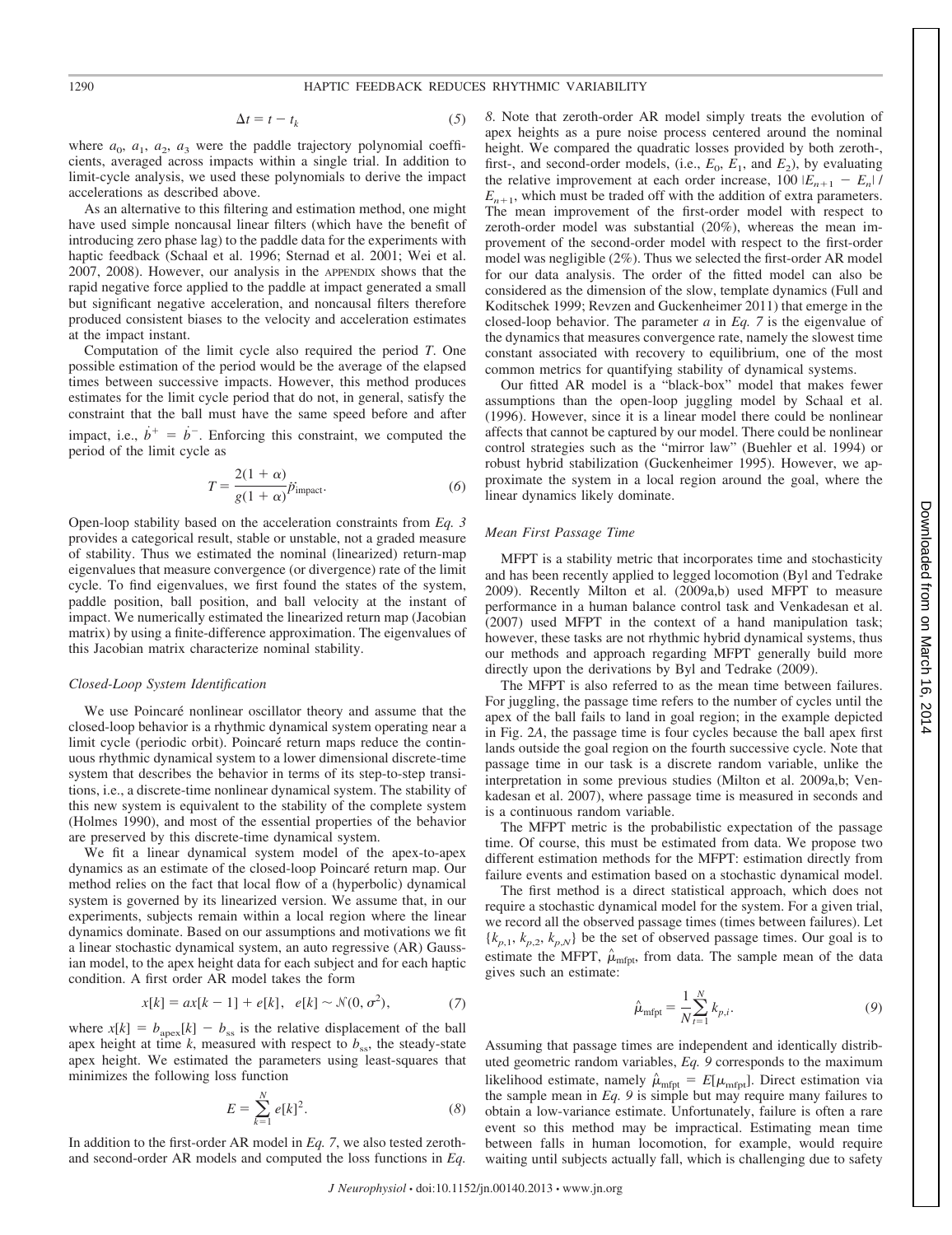

Fig. 2. Passage time and computational modeling for mean-first-passage-time (MFPT). *A*: data from a single example trial (not used for analysis) showing the ball height (dark gray) paddle height (light gray). Four cycles (5 consecutive apex heights) are shown (filled circles at peaks of ball height). Here, the user failed to keep the apex height of the ball within the goal region at the fourth cycle. Accordingly, passage time (# of cycles) for this trial was 4. *B*: discretization process for model-based MFPT computation. We discretized the state space (apex height of the ball) into a finite set of representative states (bins). By convention the first state was assigned to the whole failure region (shown in light gray). Thus for our juggling paradigm, the first state corresponds to apex heights that lie above or below the goal region. All other states are equally spaced within the goal region. Fifty bins were used to compute the MFPT; increasing the number of bins to 100 produced negligible differences in numerical values  $\left($  < 0.01%).

and other reasons. For our juggling experiments, the goal (hitting the ball to reach apex within a desired region) was designed so that subjects typically fail at least two to three times in a single experiment (often more). However, there are many trials for which we have few enough failures that large uncertainty in MFPT estimate is inescapable via the direct sample mean estimate.

To overcome this issue, we developed a second, model-based, method built on the derivations by Byl and Tedrake (2009). They estimated MFPT for a simulated robotic system, and thus the equations of motion (including noise terms) and the feedback control laws were completely specified. However, in the present work, our goal is to estimate MFPT from experimental data; no model is known a priori. Therefore, to apply the technique, we first must fit a stochastic dynamic model to behavioral data. We use the first-order AR model fitted to the data (see *Eq. 7* above). This model must be augmented to include a definition of failure (passage). For our experimental setup, failure is defined as the first apex event that exceeds the limits of the goal region (see Fig. 2). In other words, the state *x*[*k*] is a failure if  $x > x_{\text{max}}$  or  $x < x_{\text{min}}$  (where  $x_{\text{max}} = b_{\text{max}} - b_{\text{ss}}$  and  $x_{\text{min}} = b_{\text{min}} - b_{\text{min}}$  $b_{ss}$ ).

To compute MFPT from this model requires the assumption that there exists a metastable distribution (Talkner et al. 1987), which we now assume. The state (apex height) evolution in *Eq. 7* represents a discrete time, continuous-state Markov process. For computational purposes, we discretize the state space into a finite set of states as illustrated in Fig. 2*B*. After that we compute the stochastic state transition matrix, **T**:

$$
T_{ij} = \Pr(X[n] = x_j | X[n-1] = x_i).
$$
 (10)

 $T_{ij}$  is the probability of going to *j*th state from *i*th state. Since  $x_1$ corresponds to the failure region, we consider it as the absorbing state, such that

$$
T_{11} = 1, T_{1j} = 0 \,\forall \, j \neq 1. \tag{11}
$$

For all other elements we use the AR model in *Eq. 7* to complete the stochastic state distribution matrix. The *n*-step dynamics are revealed by the Chapman-Kolmogorov equation,

$$
p[n] = p[n-1]T, \qquad (12)
$$

where  $p[n]$  is the state distribution vector defined as

$$
p_i[n] = \Pr(X[n] = x_i),\tag{13}
$$

Assuming that the second-largest eigenvalue of **T** is less than one, this absorbing Markov chain will have a unique stationary distribution, with the entire probability mass in the absorbing state. Since there is only one absorbing state and it is possible to jump to the absorbing state from any state (due to properties of Gaussian noise), our system inherently satisfies this assumption. The stochastic state transition matrix **T** in our problem takes the following specific form

$$
T = \begin{bmatrix} 1 & 0 \\ r & \overline{T} \end{bmatrix},\tag{14}
$$

with  $T \in \mathbb{R}^{N \times N}$ ,  $\overline{T} \in \mathbb{R}^{(N-1) \times (N-1)}$ ,  $0 \in \mathbb{R}^{1 \times N}$ ,  $r \in \mathbb{R}^{(N-1) \times 1}$ . The dynamics of escape to the absorbing state can be investigated using eigenmode analysis (Byl and Tedrake 2009). Let us order the eigenvalues of  $\mathbf{T}$ ,  $\lambda_i$ , in order of decreasing magnitude. The transition matrix from an absorbing Markov chain will have  $\lambda_i = 1$ , with (left) eigenvector  $v_1$  = [1 0...0] representing the stationary distribution on the absorbing state. The magnitude of the remaining eigenvalues ( $0 \leq \lambda_i$ ,  $\forall i$ ) 1) describe the transient dynamics and escape rate to the stationary distribution.

We assume that the second-largest eigenvalue,  $\lambda_2$ , (which is also the largest eigenvalue of  $\overline{T}$ , i.e.,  $\lambda_2 = \overline{\lambda_1}$ ) is close to (but still less than) 1,  $\lambda_2 \leq 1$  and also  $\lambda_2 >> \lambda_3$ , which means that initial conditions (in eigenmodes 3 and higher) decay quickly, and eigenvector of  $\overline{T}(\bar{v}_1)$ associated with  $\lambda_2 = \overline{\lambda}_1$  describes the long-living (metastable) distribution of the state. The metastable distribution is given by  $v_1$ , the eigenvector associated with largest eigenvalue of  $\overline{T}$  with proper normalization. Under these circumstances MFPT is approximated by

$$
\hat{\mu}_{\text{mfpt}} \approx \frac{1}{1 - \lambda_2},\tag{15}
$$

Note that the submatrix  $\bar{T}$  is a positive matrix (not to be confused with positive-definite matrix), such that based on Perron-Frobenius theorem the largest eigenvalue of  $\overline{T}(\overline{v}_1)$  is always positive, and the magnitudes of all other eigenvalues are strictly lower than  $\overline{\lambda}_1$ , i.e.,  $\overline{\lambda}_1 \in \mathbb{R}^+$  and  $\overline{\lambda}_1 > |\overline{\lambda}_i|$   $\forall i > 1$ .

Making use of *Eq. 15* is practically equivalent to assuming that metastable distribution is a good summary of the initial conditions. In fact, if the initial condition is a random variable that is drawn from the metastable distribution, *Eq. 15* is the exact MFPT of the system. By assuming that  $\lambda_3 \ll \lambda_2 \ll 1$ , the distribution will tend to quickly converge to the metastable distribution, making *Eq. 15* a good approximation.

To test the reliability of the metastable distribution, we computed the MFPT starting from different initial conditions and generated confidence bounds on the MFPT estimate given by *Eq.* 15. The vector of MFPTs ( $\hat{\mu}_{mfpt}$ ) for all nonabsorbing states can be computed as

$$
\vec{\mu}_{\text{mfpt}} = \begin{bmatrix} \hat{\mu}_{\text{mfpt},2} \\ \vdots \\ \hat{\mu}_{\text{mfpt},N} \end{bmatrix} = (I - \overline{T})^{-1}1, \qquad (16)
$$

where  $\mathbf{1} = [1...1]^T$  and  $\hat{\mu}_{mfpt,i}$  denotes the MFPT starting from initial condition  $x_i$ . Specifically, we computed the 5th and 95th percentiles of  $\vec{\mu}_{\text{mfpt}}$  to form a confidence bound on *Eq. 15*.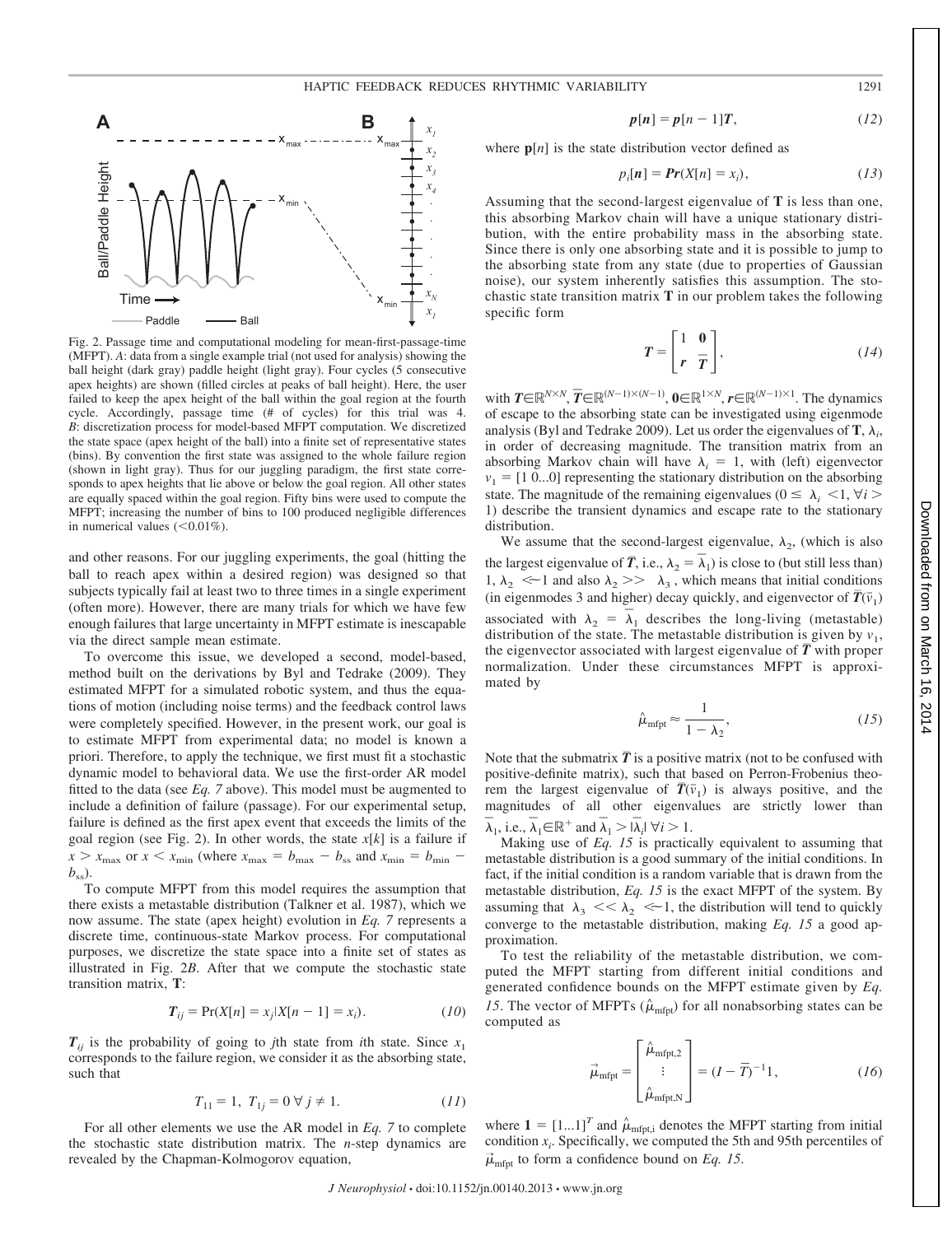

Fig. 3. Haptic feedback enhances performance. Performance in 2 metrics percentage of outlier apex heights (PO; hollow markers) and coefficient of variation (CV; solid markers), was significantly improved with haptic feedback; larger values of these metrics indicate inferior performance. Each marker compares the performances (based on one of the metrics) of a single individual for the 2 haptic conditions. Performance was enhanced by haptic feedback for points lying below the 45° line.

## **RESULTS**

# *Subjects Believe Haptic Feedback Improves Their Performance*

After completing the experimental session, all participants completed a brief questionnaire on their perception of task difficulty with and without haptic feedback. Among the 15 participants whose data were not excluded, 13 participants reported that the task seemed easier with haptic feedback. Two (out of 15) subjects reported no apparent difference in both cases. Among the three participants whose data were excluded, one subject reported that the task seemed easier without haptic feedback. This subject was also one of the subjects who failed to perform the task in both haptic conditions. The other subject who failed to perform the task in both haptic conditions was among the group that reported no apparent difference in both haptic conditions. Finally, the subject who did well with haptic

feedback, but failed to achieve rhythmic juggling without haptic feedback, reported that the task was easier with haptic feedback.

# *Objective Measures Confirm that Haptic Feedback Improves Performance*

Each subject (excluding the 3 whose data was not included) performed better with haptic feedback in at least one performance metric (see Fig. 3). Based on the PO metric, each subject performed better with haptic feedback and the difference in performance was statistically significant ( $P < 10^{-5}$ , paired *t*-test). For the CV metric, all but one subject also performed better with haptic feedback and this performance improvement was also statistically significant  $(P < 10^{-3})$ , paired *t*-test).

# *Nominal Stability is Fragile and Unchanged by Haptic Feedback*

Impact accelerations illustrated in Fig. 4*A* show that majority (13 out of 15) of the participants did not adopt predominantly negative mean impact accelerations in either haptic condition, contradicting previous results (Sternad et al. 2001). According to Sternad et al. (2001), the impact acceleration is predominantly negative if it satisfies  $\ddot{p}_{\text{impact}} \in [-6, -2] \text{ m/s}^2$ . For the experiments with haptic feedback, they reported a median impact acceleration across all individuals of  $\ddot{p}_{\text{impact}}$  $-4.16$  m/s<sup>2</sup>, whereas for the no haptic feedback experiments the median impact acceleration is  $\ddot{p}_{\text{impact}} = 0.31 \text{ m/s}^2$ . Even in a recent juggling study (Wei et al. 2007) from same group, reported mean impact acceleration with haptic feedback is not predominantly negative  $(\vec{p}_{\text{impact}} - 1.75 \text{ m/s}^2)$ , mean across 7 individuals and 4 different coefficient of restitution values), but this study did not compare impact accelerations with and without haptic feedback.

In our experiments, all subjects exhibited many positive impact accelerations, even for those whose average impact accelerations were negative. Therefore, while the mean impact accelerations across individuals for both haptic conditions were slightly (but statistically significantly,  $P \n\leq$ 0.05, one-sided *t*-test) negative (see Table 3), nominal stability does not appear to be a robust strategy: for 21 out of 30 trials (15 subjects  $\times$  2 haptic conditions), 25% or more of the impact accelerations were positive. Indeed, statistics

Fig. 4. Haptic feedback does not enhance nominal stability. *A*: impact acceleration statistics of each individual. Markers and error bars indicate the means  $\pm$ SD. *B*: combined statistics of impact accelerations based on grouping the mean impact acceleration of each individual with respect to haptic condition. Shaded light gray region in both figures illustrates the open-loop stable trajectories according to *Eq.* 3 for  $\alpha$  = 0.8. Haptic and no haptic feedback conditions are depicted by solid gray and hollow black markers, respectively.



*J Neurophysiol* • doi:10.1152/jn.00140.2013 • www.jn.org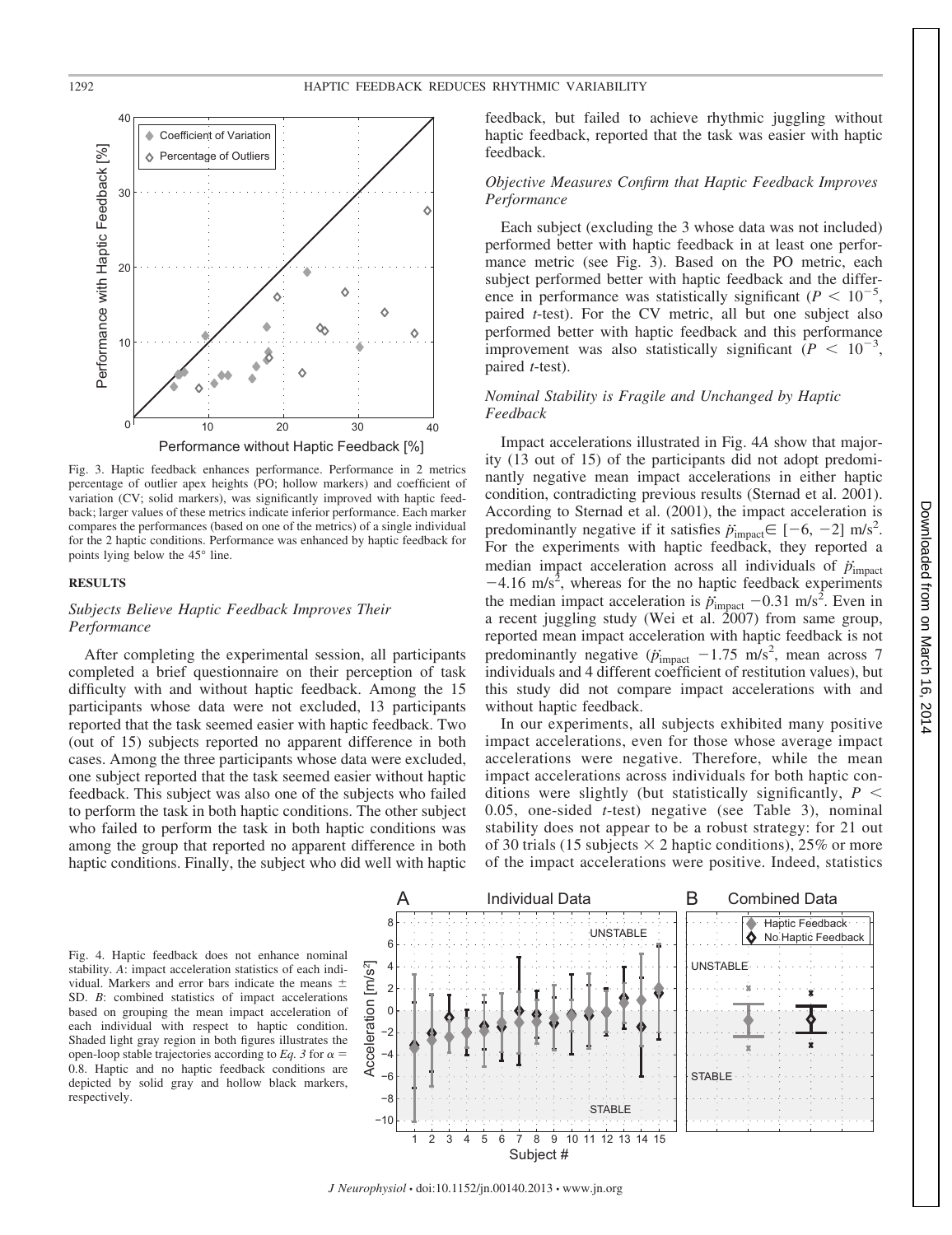|             | $ \lambda _{\max}$ |            |               |                |              |             |            |            |              |              |            |            |             |            |             |
|-------------|--------------------|------------|---------------|----------------|--------------|-------------|------------|------------|--------------|--------------|------------|------------|-------------|------------|-------------|
|             |                    |            | $\mathcal{R}$ | $\overline{4}$ | $\sim$ 5     | 6           | 7          | 8          | 9            | 10           | 11         | 12         | 13          | 14         | 15          |
| HF<br>No HF | 0.8<br>0.8         | 0.8<br>0.8 | 0.8<br>0.8    | 0.8<br>0.8     | 2.00<br>1.82 | 1.54<br>0.8 | 0.8<br>0.8 | 0.8<br>0.8 | 0.94<br>0.84 | 1.43<br>1.65 | 0.8<br>0.8 | 0.8<br>0.8 | 0.8<br>1.00 | 0.8<br>0.8 | 0.94<br>0.8 |

Table 2. *Eigenvalues of the nominal behavior*

Italic numbers indicate subject numbers. HF, haptic feedback.

of the data from Wei et al. (2007) suggest similarly nonrobust nominal stability; even though the mean impact acceleration of each individual was negative in that study, for five out of seven participants at least 15% of the impact accelerations were positive.

We examined whether haptic feedback changes nominal stability by comparing the mean impact accelerations for each individual between the two haptic conditions, as shown in Fig. 4*B*. We found no statistically significant difference ( $P > 0.4$ , paired *t*-test). Thus haptic feedback cannot be shown to have had an effect on nominal stability, which contradicts previous conclusions (Sternad et al. 2001).

Table 2 lists the magnitude of the largest eigenvalues for each subject and condition, computed based on limit cycle estimates (see MATERIALS AND METHODS). Many subjects achieved a nominal eigenvalue of 0.8 (based on the average impact acceleration) in both haptic conditions, corresponding to the best (smallest) nominal eigenvalue possible, given the coefficient of restitution used in our experiments ( $\alpha$  = 0.8) (Schaal et al. 1996). As for our nominal stability analysis based on paddle accelerations (see Fig. 4), we observed no significant improvement in the open-loop eigenvalues with the addition of haptic feedback ( $P > 0.65$ , paired sign test). Note that the eigenvalue distribution was nonnormal because a significant fraction of the eigenvalues were concentrated at the coefficient of restitution of 0.8, and thus we used the more conservative signed test rather than a *t*-test, which is not based on normality.

Also, although we did not observe predominately negative accelerations in paddle trajectories (Fig. 4), the "typical" subject seems to achieve the best possible nominal eigenvalue in both haptic conditions. However, this observed nominal stability is fragile since many accelerations for each subject lies in the open-loop unstable region (nominal eigenvalue  $>1$ ).

## *Closed-Loop Eigenvalues Are Stable but Unchanged by Haptic Feedback*

Nominal stability, which was not dependent on the haptic condition, could not explain the performance enhancement afforded by haptic feedback during rhythmic juggling. Thus we examined the closed-loop dynamics. Specifically, we fitted a first-order AR model to the apex height time-series data (see MATERIALS AND METHODS) and analyzed the closed-

Table 3. *Mean impact accelerations in different studies*

|       | Our Study | Sternad et al. (2001) | Wei et al. (2007)        |
|-------|-----------|-----------------------|--------------------------|
| HF    | $-0.863$  | $-4.16$               | $-1.75$                  |
| No HF | $-0.778$  | $-0.31$               | $\overline{\phantom{a}}$ |

Mean impact accelerations  $(\ddot{p}_{\text{impact}})$  are in m/s<sup>2</sup>.

loop eigenvalues to quantify the stability of the behavior. The closed-loop eigenvalues of each subject are illustrated in Fig. 5.

Comparing the closed-loop eigenvalues with the nominal eigenvalues listed in Table 2 reveals that the least stable closed-loop eigenvalue in both haptic conditions,  $\lambda_{\text{max}} = 0.58$ , is significantly more stable than the best eigenvalue,  $\lambda_{best}$  = 0.8, that could be achieved in open loop. Clearly, active sensory feedback control played a critical role in this juggling task. Similarly, Wei et al. (2007, 2008) and Ronsse and Sternad (2010) observed that a purely passive model failed to explain measurements of closed-loop behavior in terms of "relaxation times" (convergence rate), thus indicating the existence of active error corrections.

Even though active feedback control clearly plays a role for the behavior, we observed no statistically significant trend in closed-loop eigenvalues between the two haptic conditions  $(P > 0.3$ , paired *t*-test). In fact, about half (7 of 15) of the subjects had more stable eigenvalues without haptic feedback. The results based on both the closed-loop and open-loop eigenvalues suggests that haptic feedback was not used by the nervous system to regulate the convergence rate in this juggling



Fig. 5. Haptic feedback does not enhance (decrease) closed-loop eigenvalues. The closed-loop eigenvalues identified from experiments with and without haptic feedback are not significantly different. Each marker in the figure corresponds to an individual's closed-loop eigenvalues without (abscissa) and with (ordinate) haptic feedback. The 45° line indicates ideal agreement in eigenvalues of conditions with and without haptic feedback.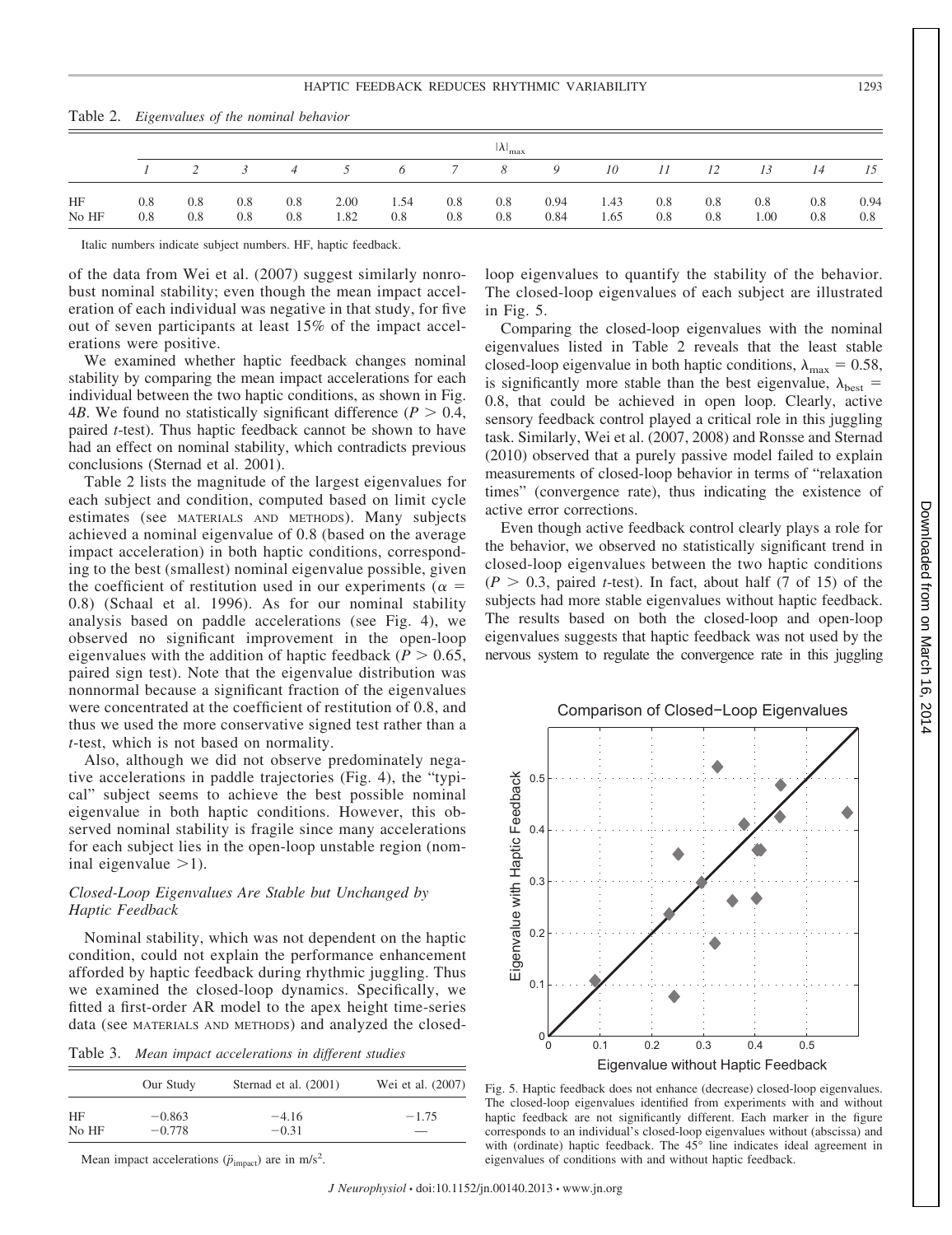

Fig. 6. Direct and model-based MFPT estimates agree. Markers indicate the MFPT estimates (the horizontal axis is model-based, and the vertical axis is direct estimation; see MATERIALS AND METHODS) for all users and both haptic conditions (with and without haptic timing cue). The 45° solid black line would indicate ideal agreement between direct and model-based MFPT estimation. Vertical and horizontal error bars indicate the 95% confidence bounds for the direct and model-based MFPT estimates, respectively.

task, and the performance improvement must be explained by other means.

## *Haptic Feedback Significantly Improves Mean First Passage Time*

MFPT provides a measure of stochastic stability for the closed-loop behavior. We verified the consistency of the two independent MFPT estimation methods (see MATERIALS AND METHODS) by directly comparing them. Since each estimation method used the same data in categorically different ways, there were differences in the estimates; however, there was a strong correlation between estimates obtained via the two distinct methods (see Fig. 6). The 95% confidence bounds (direct estimates) overlapped with the model-based estimate in all cases. Thus the two methods were independent, but mutually consistent, ways to assess the stochastic stability of the behavior.

We also observed the statistics of the  $\lambda_2$  and  $\lambda_3$  (second and third largest eigenvalues of **T** in *Eq. 14*, respectively) distributions obtained from our experimental data. The mean and standard deviations of the  $\lambda_2$  and  $\lambda_3$  data were  $(\mu_2, \sigma_2) = (0.8, 0.1)$  and  $(\mu_3, \sigma_3)$  (0.15,0.09) respectively; given that these eigenvalues are bounded between 0 and 1,  $\lambda_3$  was much lower than  $\lambda_2$ , as expected. To test further the reliability of *Eq. 15* (i.e., model-based MFPT estimates), we scrutinized our assumptions by computing 95% confidence bounds on *Eq. 15*. The confidence bounds (Fig. 6) indicated that the uncertainty of the model based method was much lower than the uncertainty of the direct estimation method.

A shown in Fig. 7, each subject's MFPT was higher (i.e., more stable) with haptic feedback and the differences were significant ( $P < 10^{-4}$ , direct method and  $P < 0.005$ , modelbased method; paired *t*-test).

#### **DISCUSSION**

What is the mechanism by which the haptic cue at the instant of ball-paddle collision improves juggling performance? We suspected that the haptic cue would quicken convergence. Surprisingly, however, haptic feedback had no significant effect on the convergence rate as measured by either the nominal or closed-loop eigenvalues of the dynamics in our study. Instead, we found that long-term metastability, namely, the "persistence" of the system, was enhanced. The haptic timing cue is a measurement that decreases the nervous system's uncertainty of the ball's state. Decreasing noise may improve stability as measured by persistence, while potentially having very little effect on convergence rate. Indeed, it may not be the speed of convergence but rather the infrequency of failures that matters most for a great many behaviors.

## *Stability: Convergence or Persistence?*

It has long been hypothesized that human motor control commands are derived from an economic policy made by the nervous system, such as optimizing energetic cost, reward rate, and stability (Kuo et al. 2005; O'Connor and Donelan 2012; Harris and Wolpert 1998; Shadmehr et al. 2010; Kiemel et al. 2011). However, little is known about how stability might affect the neural controller or how stability might be evaluated in such a cost function.

The most common measure of system stability is the tendency of a system to return to steady state after a perturbation. This tendency can be measured in terms of a system's eigenvalues. Thus it is natural to hypothesize that one of the goals of the nervous system is to effectively regulate the eigenvalues of the closed-loop behavior. If this measure of stability were important, then one might predict faster convergence rates in



Fig. 7. Haptic feedback enhances metastability as measured by MFPT. Markers indicate the MFPT values without (horizontal axis) and with (vertical axis) haptic feedback. Direct and model-based MFPT estimates are depicted by solid light gray and hollow dark gray markers respectively.

Downloaded from on March

 $\vec{e}$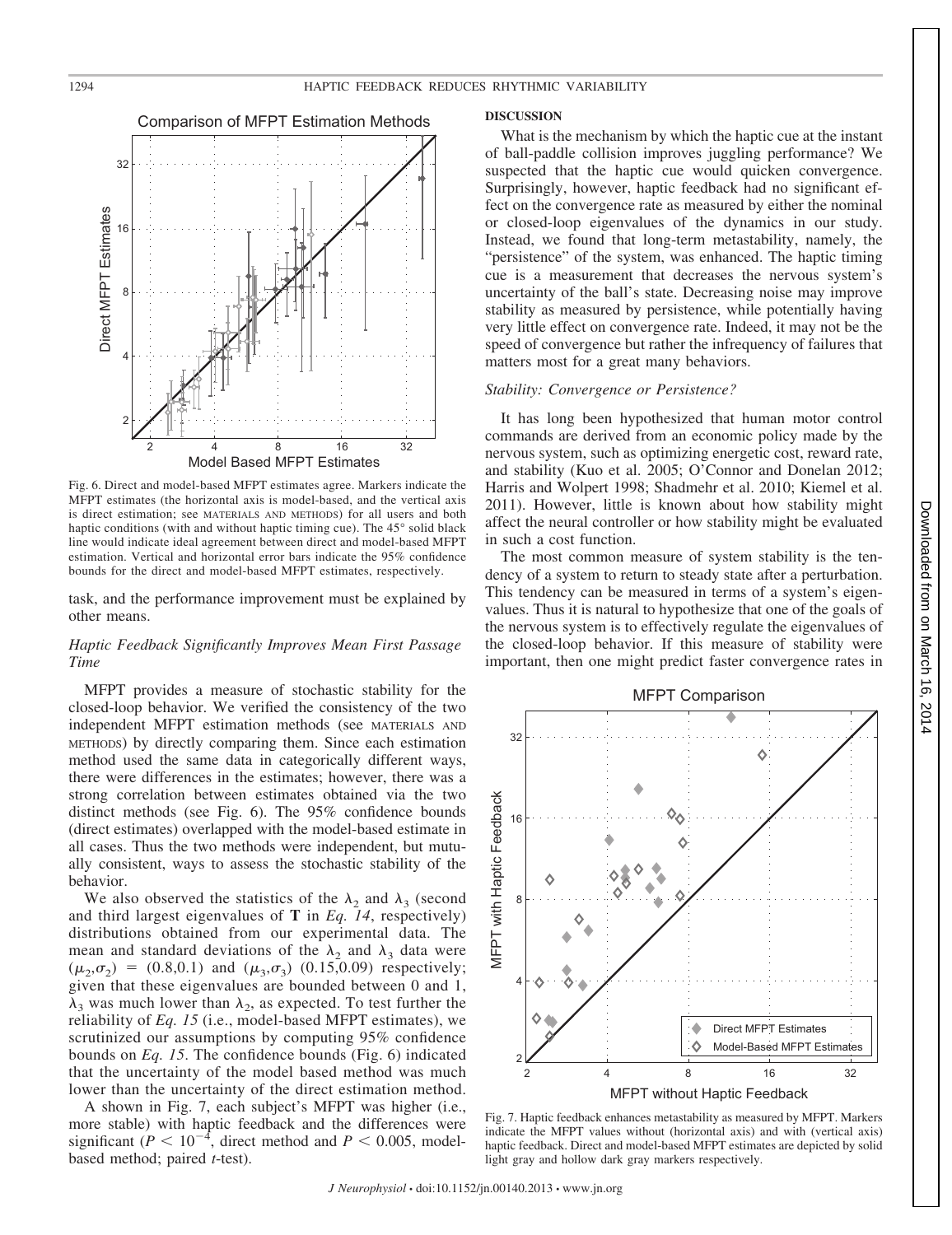

Fig. 8. Simplified schematic representation of juggling behavior with different hypotheses on the role of haptic feedback. Dashed lines represent (slow) parametric or "structural" tuning of the dynamics. Solid lines represent (fast) dynamical signals. *z* and  $\hat{z}$  represent the actual and estimated (continuous and discrete) states of the dynamics, respectively. The *u* is the control input to the juggling dynamics which is regulated by the feedforward and feedback controllers. In principle, haptic sensing information could be used for tuning or regulation of feedforward (nominal) motor patterns (dashed light gray line), regulation of feedback controllers (dashed dark gray line) and/or state estimation (solid line). We found that neither the feedforward pattern nor the feedback gains were altered by the presence of haptic feedback. This suggests that haptic feedback serves mostly a state-estimation-like role that reduces uncertainty, thus improving performance in paddle juggling.

the presence of haptic feedback. In paddle juggling, we investigated the two main possible ways of regulating the convergence rate. One way is shaping the nominal paddle trajectories without adjusting the feedback controller, and the other ways is regulating the feedback controller itself. The human nervous system might choose either (or both) ways to tune the stability of the behavior. Different hypotheses on the role of haptic feedback for human paddle juggling behavior are illustrated in Fig. 8.

In contrast to previous results (Sternad et al. 2001), we observed no statistically significant change in nominal patterns, suggesting that haptic feedback did not enhance nominal stability (Fig. 4). Perhaps this is not so surprising: it seems counterintuitive that adding haptic sensory information would decrease optimality. Recall that increasing nominal stability of the nominal pattern requires higher (absolute) negative accelerations at impact; thus immediately before impact the paddle (and arm) must reach a peak velocity that is actually substantially higher than the impact velocity. Producing faster arm motions than nominally necessary likely wastes energy. However, since it is possible to regulate convergence rate in rhythmic ball motion using active closed-loop neural feedback without changing the nominal trajectories, there may be no need to sacrifice energetic optimality for nominal stability. Therefore, we investigated the stability of the closed-loop system (Fig. 8) by analyzing its eigenvalues.

The closed-loop eigenvalues illustrated in Fig. 5 verify our hypothesis that the closed-loop dynamics are dramatically more stable than the nominal eigenvalues. Indeed, the slowest closed-loop eigenvalue extracted from all trials was significantly more stable than the best possible nominal eigenvalue of 0.8. However, the addition of haptic feedback did not change the closed-loop stability (Fig. 5). Taken together, these results strongly suggest that haptic feedback provided at the moment of ball-paddle collision had no significant effect in convergence rate (in either nominal or closed-loop). Thus the regulation of convergence rate cannot explain the difference in performance in between two haptic conditions.

Rate of convergence to an equilibrium point, while commonly used and easy to quantify, is hardly the only measure of stability that is relevant to rhythmic behaviors (Pratt and Tedrake 2006; Chatterjee et al. 2002). Moreover, different stability measures may yield qualitatively different results. For example, Chatterjee et al. (2002) showed that open-loop linear stability does not correlate well with the size of the domain of attraction for an open-loop juggling model. More recently, Byl and Tedrake (2009) applied the MFPT as a stability metric to quantify long-term metastability. The MFPT can be thought of as the tendency of a system to persist for long periods of time, rather than the tendency of a system to converge.

Eigenvalues again play a role, but here the eigenvalue of interest,  $\lambda_2$  (see *Eq. 15*), is the one associated with the (statistical) "escape rate" of the system-the associated MFPT is given by  $\hat{\mu}_{\text{mfpt}} = 1/(1 - \lambda_2)$ . We suspect that the eigenvalues of the dynamics fail to explain the performance improvement with added haptic feedback due to their deterministic nature; they cannot capture stochastic characteristics of the real system. Therefore, we adopted the MFPT as stability metric because it embraces the inherent stochasticity of the system. All biological systems suffer from some uncertainty or stochasticity, thus MFPT, i.e., persistence, may be a useful alternative to traditional eigenvalues, i.e., convergence, as a measure of stability. Indeed, our analysis with MFPT shows that haptic feedback enhanced the long-term closed-loop metastability as measured via the MFPT (Fig. 7).

We suspect that the primary effect of haptic feedback in this task was to mitigate noise or uncertainty (a natural consequence of adding additional sensory information), thereby enhancing persistence of the dynamics and ultimately improving subject performance in the task.

To illustrate the profound effect of decreasing uncertainty on metastability and persistence, compared with aggressively regulating the convergence rate, in Fig. 9 we illustrate the dependence of MFPT on two parameters, the eigenvalue and the uncertainty, of a scalar stochastic dynamical system with additive white Gaussian noise. Uncertainty in Fig. 9 is measured in the form of a normalized standard deviation (standard deviation divided by the vertical size of the goal region). As shown, a decrease in normalized standard deviation is dramatically more effective than a decrease in the eigenvalue in terms of improving MFPT-based stability. In other words, minimizing the deterministic eigenvalues (which may be highly suboptimal) is ineffective compared with mitigating noise, and thus the first goal of additional sensory measurements may be to reduce uncertainty, not regulate convergence rate.

## *Sensing of Hybrid Transitions for State Estimation*

Rhythmic motor control tasks, such as legged locomotion, often involve "hybrid transitions," namely discrete changes in the contact configuration of an animal with its surrounding environment. When a rhythmic system operates near a limit cycle (see MATERIALS AND METHODS), these hybrid transitions punctuate the system dynamics at particular instants in phase (Revzen and Guckenheimer 2008), a measure of the time elapsed since the beginning of a cycle, relative to the overall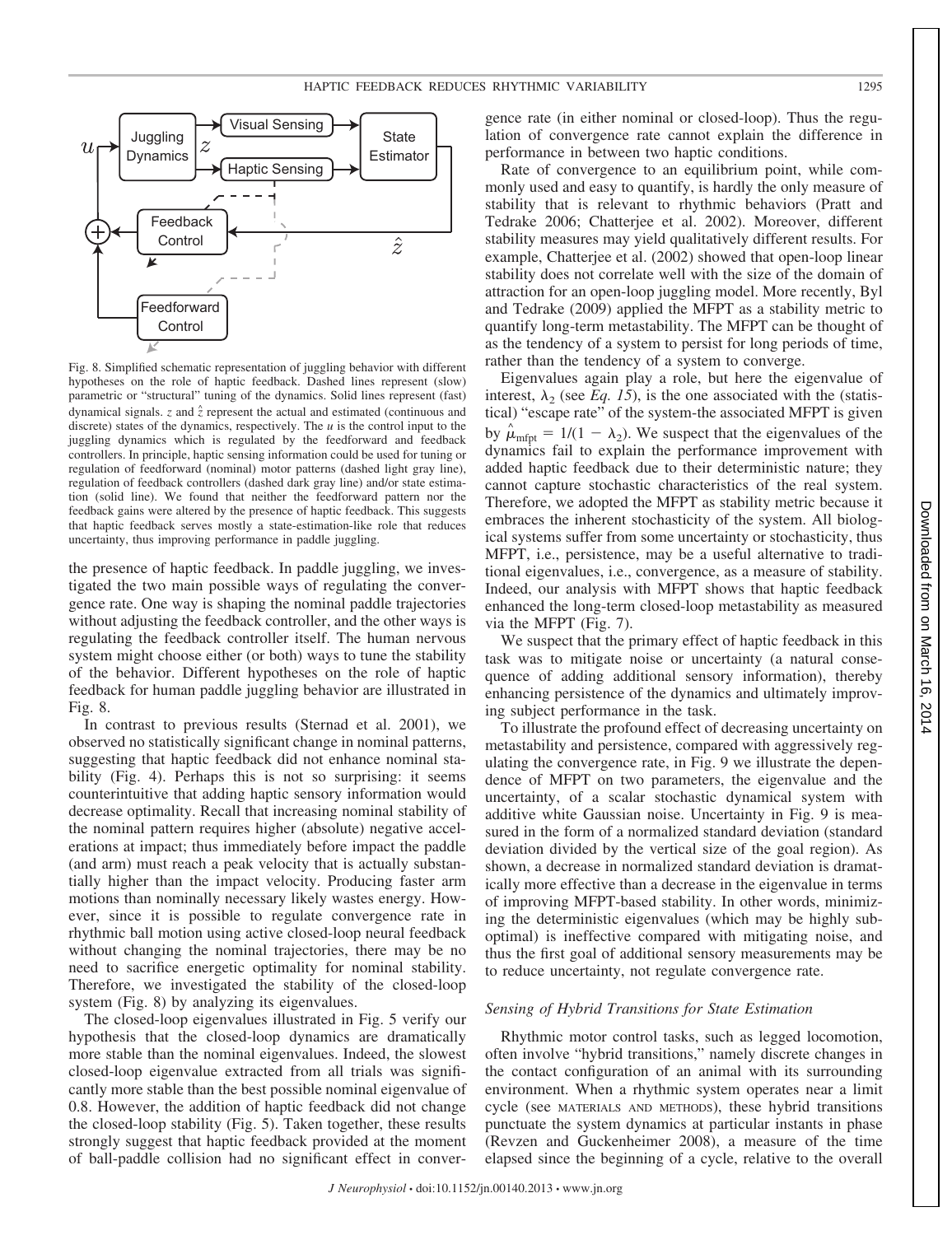

Fig. 9. Reducing noise is more effective for increasing MFPT than regulating eigenvalues. The MFPT is shown as a function of the eigenvalue and uncertainty of a scalar stochastic dynamical system with additive white Gaussian noise (see Eq. *7*). Upper and lower failure limits are symmetric with respect to the origin. Uncertainty is measured in the form of a normalized standard deviation, which is computed by dividing the standard deviation by the size of the goal region ( $b_{\text{max}} - b_{\text{min}}$ ). Darker means more stable (i.e., higher MFPT) in the contour plots.

cycle time. Sensing the timing and state of hybrid transitions may enhance rhythmic motor control performance.

Haptic sensing plays a critical role in motor control, as has been shown for rhythmic finger movements (Elliott et al. 2010; Wing et al. 2010; Studenka et al. 2012) and continuous haptic feedback during dynamic manipulation tasks (Huang et al. 2007; Forsyth and Maclean 2006). However, surprisingly few neuroscience studies address how haptic feedback, especially provided by hybrid transitions, enhances neural control during dynamic rhythmic behaviors such juggling (Sternad et al. 2001).

To furnish a mechanistic explanation for how haptic sensing may enhance performance in this rhythmic dynamical task, it is natural to interpret our results in terms of state estimation and feedback control (Kuo 2002; Schaal et al. 2007). In this context, one possibility is that the nervous system may processes haptic cues at hybrid transitions to improve state estimation, thereby reducing uncertainty, as has been demonstrated in legged robotic systems (Gur and Saranli 2012; Lin et al. 2005). The estimated states could be used by a separate controller whose goal may be regulating energy, cost of transport, stability, etc. This interpretation resembles the "separation principle" in the linear-quadratic-Gaussian (LQG) control problem (Athans 1971). LQG is an optimization problem where the goal is to minimize a cost function for linear systems that suffer from uncertainty in the form of additive Gaussian noise, and the solution involves a combination of a Kalman filter and linear-quadratic regulator (LQR). The Kalman filter optimally estimates the states and the LQR optimally applies state feedback-based only on state estimates-to control the plant. A loose analogy can be drawn between the LQG problem and our paddle-juggling control problem: adding haptic feedback in the juggling problem amounts to adding an additional sensor measurement. Assuming linear dynamics around the nominal trajectory, and applying the separation principle,

then only the estimator, i.e., the Kalman filer, would be affected by the number of measurements, and the state feedback gains would remain the same. Our data suggest that this mechanism could be at play for the human motor control of paddle juggling. Indeed, it has been shown that the human nervous system integrates haptic cues with other sensory modalities in a statistically optimal fashion for estimating the size of an object (Ernst and Banks 2002) and for synchronizing finger motions (Elliott et al. 2010; Wing et al. 2010). Thus it is possible that humans may integrate haptic and visual feedback under a Kalman-filter-like strategy to estimate the states of the ball (and hand) in paddle juggling behavior while keeping the controllers fixed. Our findings suggest that haptic cues during hybrid transitions improve state estimation and a separate controller uses these state estimates for control, in a manner not dissimilar from a separate Kalman filter plus a LQR controller for a linear control system. However, the separation principle does not necessarily apply to nonlinear systems such as juggling. For example, since the removal of sensory information can decrease the reliability of sensor-based state estimates, the nervous system may rely on shaping nominal paddle motions to improve nominal stability and less on sensory feedback. Sternad et al. (2001) reported the reverse of this in paddle juggling, where the addition of haptic feedback caused steadystate hand trajectories to become more nominally stable but also energetically more costly. We were unable to reproduce this result.

## *"Perfect-Time" Control*

Almost all control system formulations implicitly depend on the assumption that time can be perfectly observed. What happens if this assumption is violated, i.e., if the chronometer is imperfect? Perhaps due to the remarkable precision of engineered clocks, this question has been largely ignored. Neural control systems in nature, by contrast, exhibit significant temporal variability (Bieńkiewicz et al. 2012). Thus, while neglecting uncertainty in time leads to accurate control systems for many engineering applications, perfect timekeeping may be a poor assumption for the modeling and analysis of biological control systems. Yet, all computational models of human motor control implicitly assume that time is known to the neural controller (Harris and Wolpert 1998; Todorov 2005; Kuo 2005; Shadmehr and Krakauer 2008; Shadmehr et al. 2010), including our own prior work (Carver et al. 2009b).

Both open- and closed-loop controllers may be time varying, thus both categories of control policies may suffer from the imperfections in chronometry. For example, Lamperski and Cowan (2013) extended the finite-horizon LQR problem to account for temporal uncertainty and showed that in this context the classical solution produces suboptimal results. Open-loop control policies, such as for juggling (Schaal et al. 1996), even more sharply illustrate the potential problems in assuming perfect timekeeping. An open-loop control policy is typically formulated as a function that maps the time *t* into control input *u*(*t*). However, time must be measured and/or estimated; is it appropriate to call this open-loop control or rather perfect-time feedback control (LaValle and Egerstedt 2007)? Indeed, it is even possible for a system that has been stabilized using open-loop (perfect-time feedback control) to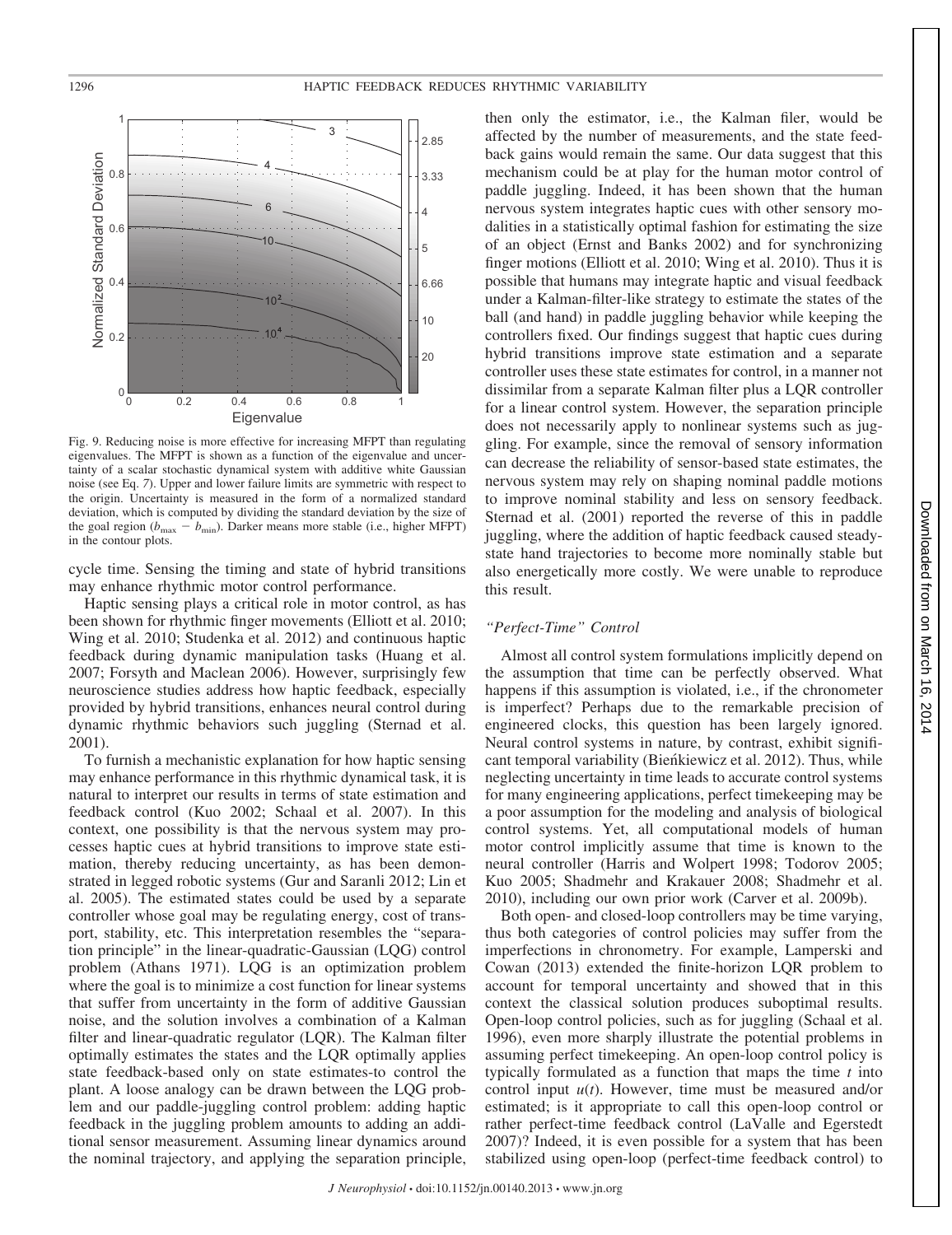be destabilized by small imperfections in timing (LaValle and Egerstedt 2007).

Open-loop control is appealing because it potentially obviates the need for complex computations and active feedback (McGeer 1990; Schaal et al. 1996; Garcia et al. 1998; Full et al. 2002; Geyer et al. 2005). Since the animal nervous system does not have access to a precise master clock, the nervous system must estimate and process time (Buonomano and Karmarkar 2002; Barclay et al. 2012; Eagleman 2008), likely integrating feedback from sensory stimuli. Carver et al. (2013) showed that even for a simplified model of motor control, time estimation requires complex computations. Thus open-loop control does not, after all, eliminate the need for feedback or complex computations, since time itself must be estimated. Perhaps sensory feedback provided during hybrid transitions not only enhances state estimates but also enhances time estimates, therefore decreasing uncertainty in both feedback and feedforward control, ultimately enhancing long-term metastability. Recently, Studenka et al. (2012) showed that adding event based tactile feedback in a rhythmic circle drawing task can enhance the structure of timing variability, supporting our theory regarding the connection between haptic feedback and human timing.

## **APPENDIX**

## *Virtual vs. Physical Paddle Juggling*

Our preference toward virtual juggling (de Rugy et al. 2003; Wei et al. 2007, 2008; Ronsse and Sternad 2010; Ronsse et al. 2010) over physical juggling (Schaal et al. 1996; Sternad et al. 2001) stems from our ability to control the physical dynamics that the human interacts with during control. Indeed, these dynamics play a critical role in decoding and understanding neural circuits that control motion (Cowan and Fortune 2007; Chiel et al. 2009; Tytell et al. 2011; Hedrick and Robinson 2010).

One of the main limitations of the physical juggling used in (Schaal et al. 1996; Sternad et al. 2001) was that it required two experimental systems, one that displays haptic feedback, and a distinct system that did not. Specifically, with haptic feedback, the subject controlled the motion of a physical paddle whose surface remained horizontal via a mechanical linkage, and the paddle hit a table tennis ball that was fixed to a hinged boom. Because the linkage was mechanical, impact forces were transmitted nearly instantaneously to the user's hand. To create the no-haptic feedback condition, by contrast, a telerobotic system mechanically decoupled the user's hand from the paddle. The user's hand motions provided a reference trajectory that was tracked by a robotically controlled paddle. In this case, haptic feedback regarding the ball-paddle collision was not transmitted back to the user's hand. This setup introduced a confound: the setup without haptic feedback included an entire telerobotic system with its own dynamics (including potential filtering and phase lags), which likely affected results. Indeed we show below (in the specific context of offline filtering), that subtle differences to filtering dynamics can dramatically alter estimates of impact acceleration. Therefore, in this article we reexamine the role of haptic feedback in a context where the two experimental conditions (with vs. without haptic feedback) are directly related.

Estimating the time of the ball-paddle collision, and the acceleration of the paddle at that instant, is coupled in the physical apparatus. When the ball bounces, it imparts significant (negative) momentum to paddle. The time at which the ball reaches a local minimum is used to estimate impact time (Schaal et al. 1996; Sternad et al. 2001). Because the ball's rapid positive acceleration and reversal is concomitant with the negative momentum changes to the paddle, the point in time

Fig. A1. Noncausal filtering biases the estimate of impact acceleration with haptic feedback. Markers indicate estimated impact accelerations (abscissa and ordinate belong to causal and noncausal estimates, respectively). Hollow dark markers and solid light markers correspond to scenarios without and with haptic feedback, respectively. The 45° solid black line would indicate ideal agreement between causal and noncausal estimates.

corresponding to a local minimum in the ball height also corresponds to a moment when the paddle has already necessarily accelerated downward. The detection of impact time and the estimation of acceleration at impact are fundamentally coupled in this physical juggling system in a way that leads to a negative bias in the estimated impact accelerations for the haptic condition, a bias consistent with previous findings (Sternad et al. 2001).

The coupling of detecting the moment of ball-paddle impact and estimating acceleration at impact can be eliminated in virtual juggling since the computer can detect the (virtual) impact, and only then impart the force to the haptic paddle. This allows us to (causally) determine impact acceleration without being potentially biased by our method for detecting impact time based on physical accelerations of the paddle and/or ball.

## *Causal vs. Noncausal Impact Acceleration Estimation*

As described in MATERIALS AND METHODS, to estimate the acceleration of the paddle at the time of impact we follow a causal method and only the kinematic information before the time of impact is used. As an alternative to our filtering method, one might have used simple noncausal filters (Wei et al. 2008, 2007; Schaal et al. 1996; Sternad et al. 2001; Ronsse et al. 2010), which have the benefit of introducing zero phase lag and thus are quite commonly used in data analysis. However, the force that we applied to the paddle during the impact instant generated a small but significant negative acceleration at the hand, and noncausal filters therefore produced consistent biases to acceleration estimates at the impact instant. For smoothly changing data, noncausal filters typically provide accurate estimates so we developed a causal filter that, for the no-haptic feedback case (without force impulse generation), our scheme provided similar results to a well-tuned causal filter. Figure A1 illustrates our comparison of causal and noncausal mean impact acceleration estimates of each individual and for both haptic conditions. For the data without haptic feedback both estimation methods agree showing no statistically significant difference  $(P > 0.3$ , paired *t*-test). However, in the haptic case the noncausal estimation method resulted in significant negative bias

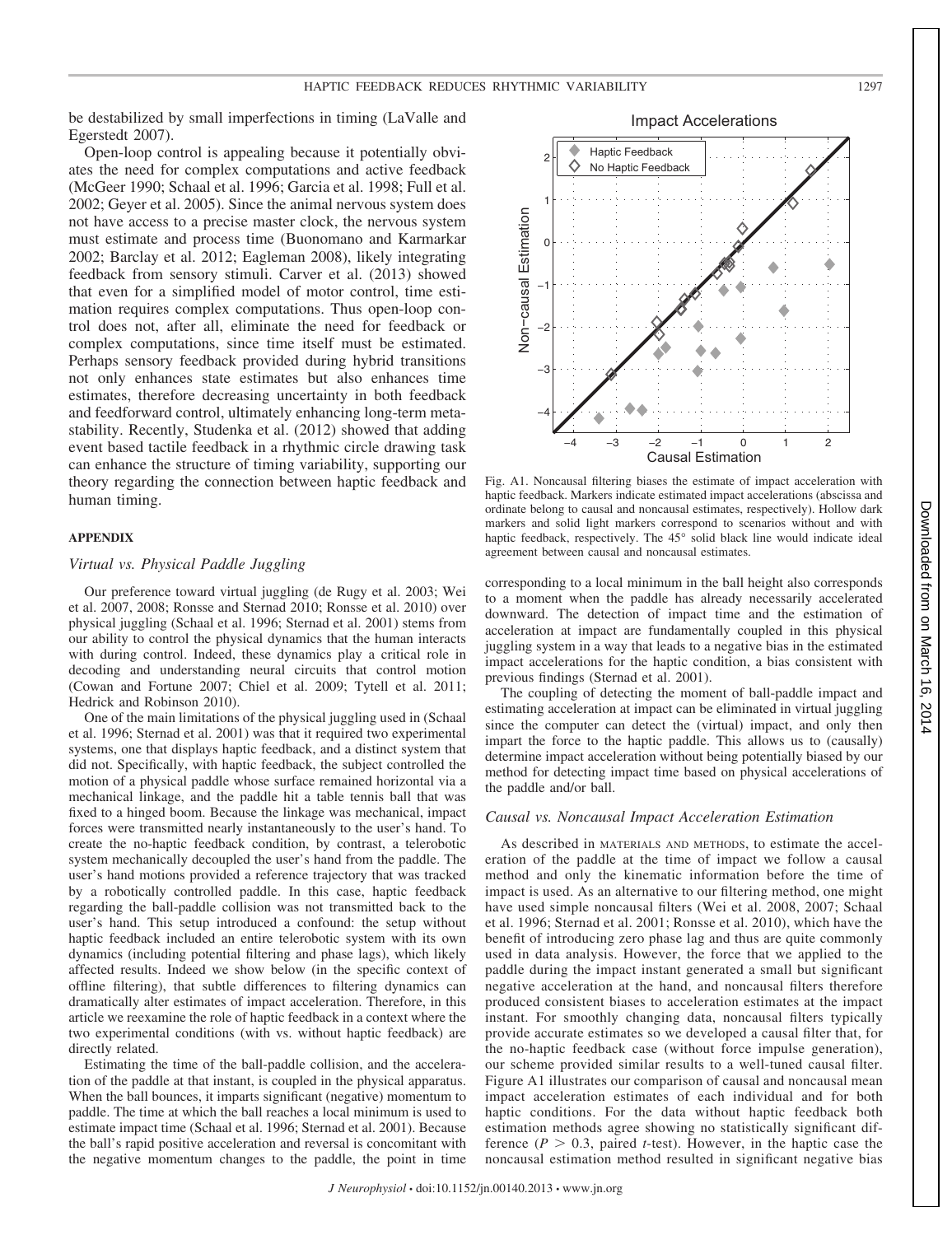compared with causal estimation method ( $P \le 10^{-6}$ , paired onesided *t*-test). These results show that noncausal impact acceleration estimation methods can generate misleading negative acceleration.

## **ACKNOWLEDGMENTS**

We thank Doug Karlsberg, John C. Kegelman, and Hiroshi Yamaguchi for providing the mechanical infrastructure of the haptic paddle and Eatai Roth for illustrating Fig. 1A.

### **GRANTS**

This material is based on work supported by the National Science Foundation Grants 0845749 and 1230493 (to N. J. Cowan). M. M. Ankarali was partially supported by a fellowship from the Department of Mechanical Engineering, Johns Hopkins University.

#### **DISCLOSURES**

No conflicts of interest, financial or otherwise, are declared by the author(s).

#### **AUTHOR CONTRIBUTIONS**

M.M.A., H.T.S., A.D., A.M.O., and N.J.C. conception and design of research; M.M.A. and H.T.S. performed experiments; M.M.A. and N.J.C. analyzed data; M.M.A and N.J.C. interpreted results of experiments; M.M.A. and N.J.C. prepared figures; M.M.A. and N.J.C. drafted manuscript; M.M.A., A.M.O., and N.J.C edited and revised manuscript; M.M.A., H.T.S., A.D., A.M.O., and N.J.C. approved final version of manuscript.

## **REFERENCES**

- **Ankarali MM, Saranli U.** Stride-to-stride energy regulation for robust selfstability of a torque-actuated dissipative spring-mass hopper. *Chaos* 20: 033121, 2010.
- **Athans M.** The role and use of the stochastic linear-quadratic-Gaussian problem in control system design. *IEEE Trans Automat Contr* 16: 529 –552, 1971.
- **Barclay JL, Tsang AH, Oster H.** Interaction of central and peripheral clocks in physiological regulation. *Prog Brain Res* 199: 163–181, 2012.
- **Bienkiewicz MM, Rodger MW, Craig CM. ´** Timekeeping strategies operate independently from spatial and accuracy demands in beat-interception movements. *Exp Brain Res* 222: 241–253, 2012.
- **Buehler M, Koditschek DE, Kindlmann PJ.** Planning and control of robotic juggling and catching tasks. *Int J Robot Res* 13: 101–118, 1994.
- **Buhler M, Koditschek DE, Kindlmann PJ.** A family of robot control strategies for intermittent dynamical environments. *IEEE Contr Syst Mag* 10: 16 –22, 1990.
- **Buonomano DV, Karmarkar UR.** How do we tell time? *Neuroscientist* 8: 42–51, 2002.
- **Byl K, Tedrake R.** Metastable walking machines. *Int J Robot Res* 28: 1040 –1064, 2009.
- **Carver SG, Cowan NJ, Guckenheimer JM.** Lateral stability of the springmass hopper suggests a two step control strategy for running. *Chaos* 19: 026106, 2009a.
- **Carver SG, Kiemel T, Cowan NJ, Jeka JJ.** Optimal motor control may mask sensory dynamics. *Biol Cybern* 101: 35-42, 2009b.
- **Carver SG, Fortune ES, Cowan NJ.** State-estimation and cooperative control with uncertain time. *Proc Am Control Conf*, 2013, p. 2990 –2995.
- **Chatterjee A, Pratap R, Reddy C, Ruina A.** Persistent passive hopping and juggling is possible even with plastic collisions. *Int J Robot Res* 21: 621– 634, 2002.
- **Chiel HJ, Ting LH, Ekeberg Ö, Hartmann MJ.** The brain in its body: motor control and sensing in a biomechanical context. *J Neurosci* 29: 12807– 12814, 2009.
- **Cohen AH, Holmes PJ, Rand RH.** The nature of the coupling between segmental oscillators of the lamprey spinal generator for locomotion: a mathematical model. *J Math Biol* 13: 345–369, 1982.
- **Cowan NJ, Fortune ES.** The critical role of locomotion mechanics in decoding sensory systems. *J Neurosci* 27: 1123–1128, 2007.
- **Dale N, Kuenzi F.** Ionic currents, transmitters and models of motor pattern generators. *Curr Opin Neurobiol* 7: 790 –796, 1997.
- **de Rugy A, Wei K, Müller H, Sternad D.** Actively tracking "passive" stability in a ball bouncing task. *Brain Res* 982: 64 –78, 2003.
- **Dickinson MH, Farley CT, Full RJ, Koehl MA, Kram R, Lehman S.** How animals move: an integrative view. *Science* 288: 100 –106, 2000.
- **Eagleman DM.** Human time perception and its illusions. *Curr Opin Neurobiol* 18: 131–136, 2008.
- **Elliott MT, Wing AM, Welchman AE.** Multisensory cues improve sensorimotor synchronisation. *Eur J Neurosci* 31: 1828 –1835, 2010.
- **Ernst MO, Banks MS.** Humans integrate visual and haptic information in a statistically optimal fashion. *Nature* 415: 429-433, 2002.
- **Forsyth BA, Maclean KE.** Predictive haptic guidance: intelligent user assistance for the control of dynamic tasks. *IEEE Trans Vis Comput Graphics* 12: 103–113, 2006.
- **Full RJ, Koditschek DE.** Templates and anchors: neuromechanical hypotheses of legged locomotion on land. *J Exp Biol* 202: 3325–3332, 1999.
- **Full RJ, Kubow TM, Schmitt J, Holmes P, Koditschek DE.** Quantifying dynamic stability and maneuverability in legged locomotion. *Integr Comp Biol* 42: 149 –157, 2002.
- **Garcia M, Chatterjee A, Ruina A, Coleman M.** The simplest walking model: stability, complexity, and scaling. *J Biomec Eng* 120: 281–288, 1998.
- **Geyer H, Seyfarth A, Blickhan R.** Spring-mass running: simple approximate solution and application to gait stability. *J Theor Biol* 232: 315–328, 2005.
- **Ghigliazza R, Altendorfer R, Holmes PJ, Koditschek DE.** A simply stabilized running model. *SIAM J Appl Dyn Ssyst* 2: 187–218, 2003.
- **Guckenheimer JM.** A robust hybrid stabilization strategy for equilibria. *IEEE Trans Automat Contr* 40: 321–326, 1995.
- **Guckenheimer JM, Holmes PJ.** *Nonlinear Oscillations, Dynamical Systems, and Bifurcations of Vector Fields*. New York: Springer-Verlag, 1983.
- **Guckenheimer JM, Johnson S.** Planar hybrid systems. In *Hybrid Systems II*, *Volume of Lecture Notes Computer Science* . Berlin, Germany: Springer, 1995, p. 202–225.
- **Gur O, Saranli U.** Model-based proprioceptive state estimation for springmass running. In *Robotics: Science and Systems VII* . Cambridge, MA: MIT Press, 2012, p. 105–112.
- **Harris C, Wolpert D.** Signal-dependent noise determines motor planning. *Nature* 394: 780 –784, 1998.
- **Harris-Warrick RM, Cohen AH.** Serotonin modulates the central pattern generator for locomotion in the isolated lamprey spinal cord. *J Exp Biol* 116: 27– 46, 1985.
- **Hedrick TL, Robinson AK.** Within-wingbeat damping: dynamics of continuous free-flight yaw turns in manduca sexta. *Biol Lett* 6: 422– 425, 2010.
- **Holmes PJ.** The dynamics of repeated impacts with a sinusoidally vibrating table. *J Sound Vib* 84: 173–189, 1982.
- **Holmes PJ.** Poincaré, celestial mechanics, dynamical-systems theory and "chaos". *Phys Rep* 193: 137–163, 1990.
- **Holmes PJ, Full RJ, Koditschek DE, Guckenheimer J.** The dynamics of legged locomotion: models, analyses, and challenges. *SIAM Rev* 48: 207– 304, 2006.
- **Huang FC, Gillespie RB, Kuo AD.** Visual and haptic feedback contribute to tuning and online control during object manipulation. *J Motor Behav* 39: 179 –193, 2007.
- **Ijspeert AJ.** Central pattern generators for locomotion control in animals and robots: a review. *Neural Netw* 21: 642-653, 2008.
- **Kiemel T, Zhang Y, Jeka J.** Identification of neural feedback for upright stance in humans: stabilization rather than sway minimization. *J Neurosci* 31: 15144 –15153, 2011.
- **Kuo AD.** The relative roles of feedforward and feedback in the control of rhythmic movements. *Motor Control* 6: 129 –145, 2002.
- **Kuo AD.** An optimal state estimation model of sensory integration in human postural balance. *J Neural Eng* 2: 235–249, 2005.
- **Kuo AD, Donelan JM, Ruina A.** Energetic consequences of walking like an inverted pendulum: step-to-step transitions. *Exerc Sport Sci Rev* 33: 88 –97, 2005.
- **Lamperski A, Cowan NJ.** Time-changed linear quadratic regulators. In *Proceedings of Eurocontrol Conference* . Brussels, Belgium: Eurocontrol, 2013.
- LaValle SM, Egerstedt MB. On time: clocks, chronometers, and openloop control. In *Proceedings of IEEE Conference on Decision and Control* . New York: Institute of Electrical and Electronics Engineers, 2007, p. 1916 –1922.
- **Lin PC, Komsuoglu H, Koditschek DE.** A leg configuration measurement system for full-body pose estimates in a hexapod robot. *IEEE Trans Robot* 21: 411– 422, 2005.